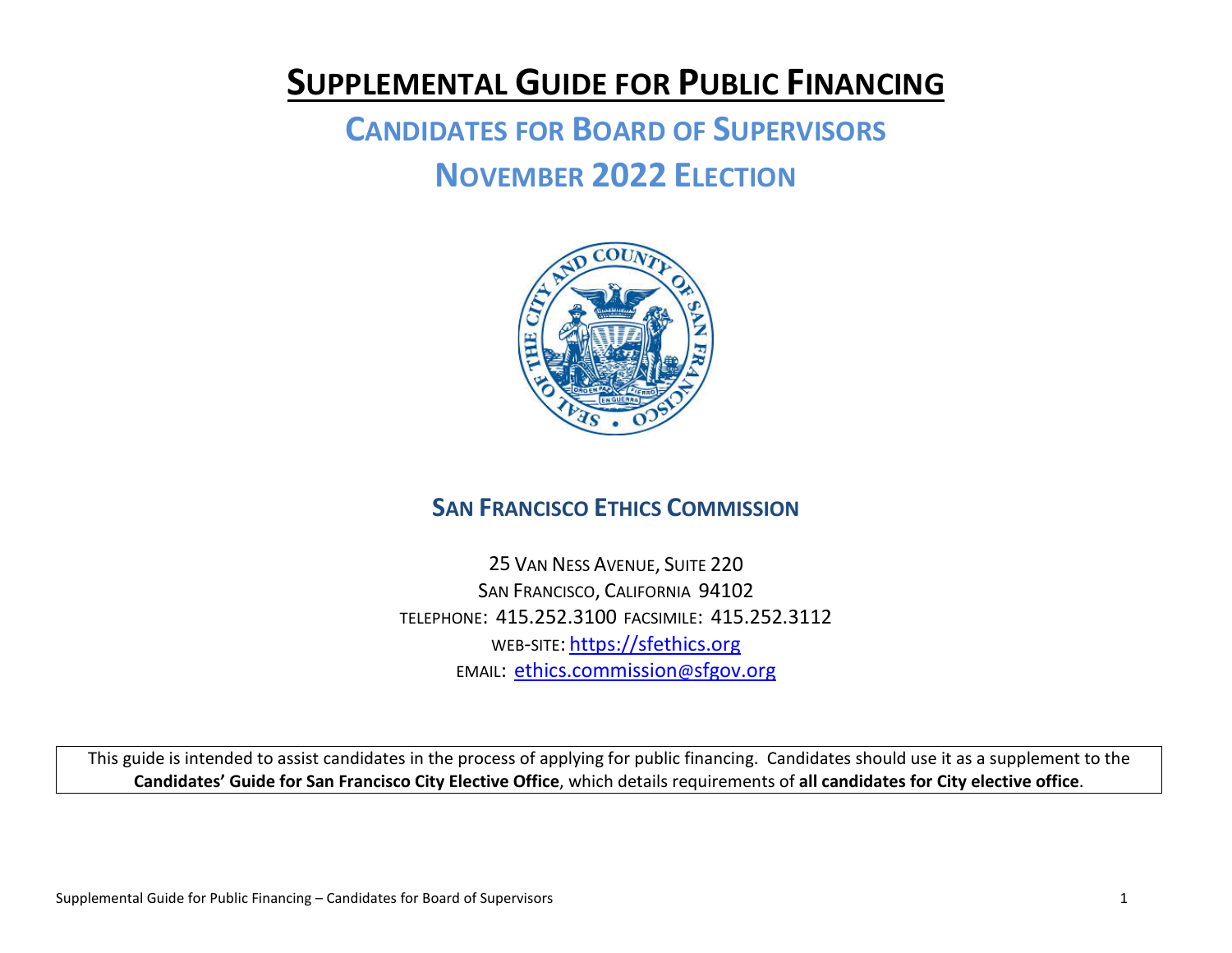| ı.  |    |
|-----|----|
|     |    |
|     |    |
|     |    |
| Ш.  |    |
|     |    |
|     |    |
|     |    |
|     |    |
|     |    |
|     |    |
| Ш.  |    |
|     |    |
|     |    |
|     |    |
|     |    |
|     |    |
|     |    |
|     |    |
|     |    |
|     |    |
| IV. |    |
|     |    |
|     |    |
|     |    |
|     |    |
| V.  |    |
|     |    |
|     | 18 |
|     |    |
|     |    |
|     |    |
|     |    |
|     |    |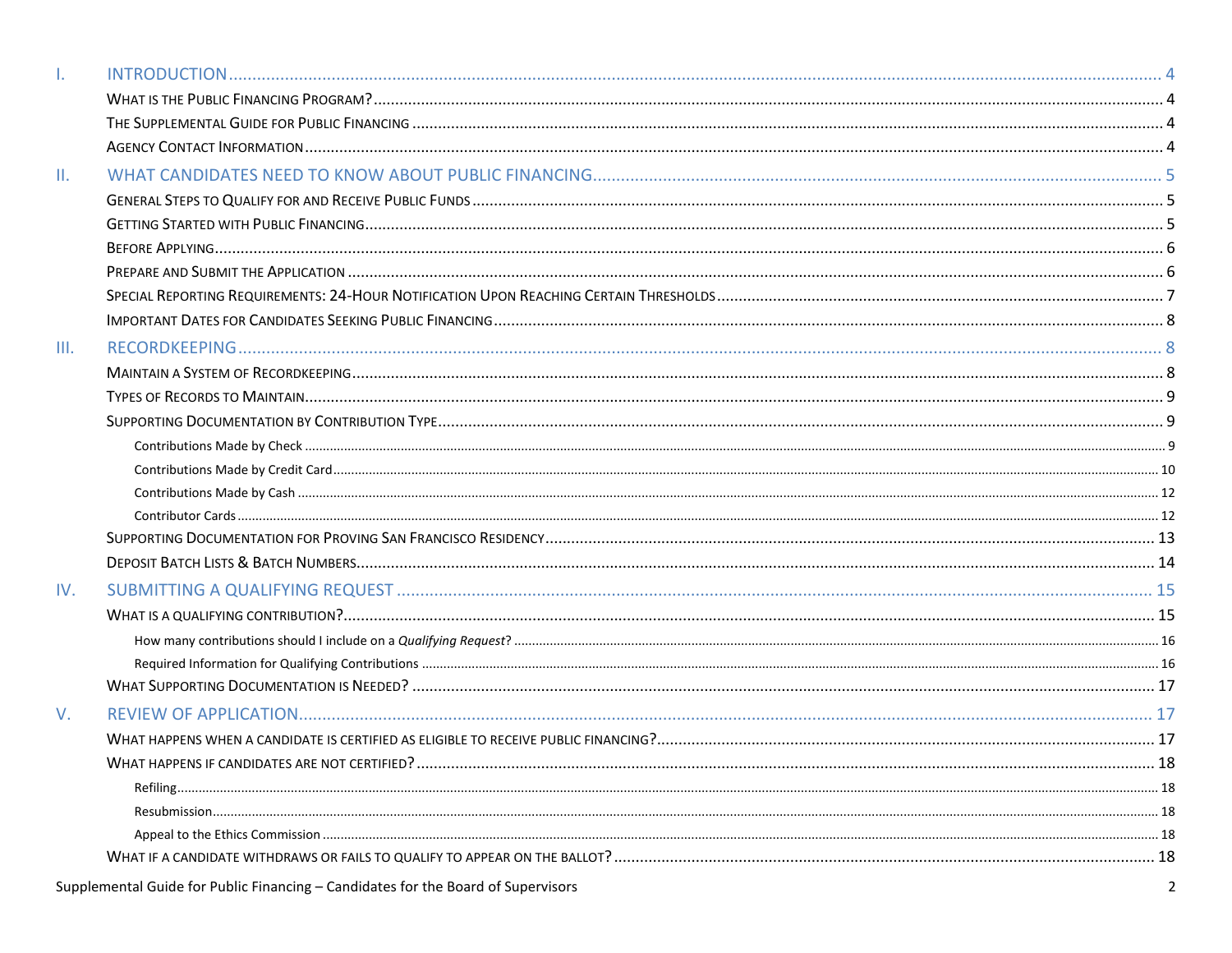| VI.   |  |  |  |
|-------|--|--|--|
|       |  |  |  |
|       |  |  |  |
|       |  |  |  |
|       |  |  |  |
|       |  |  |  |
|       |  |  |  |
| VII.  |  |  |  |
|       |  |  |  |
|       |  |  |  |
| VIII. |  |  |  |
|       |  |  |  |
|       |  |  |  |
|       |  |  |  |
|       |  |  |  |
|       |  |  |  |
|       |  |  |  |
| IX.   |  |  |  |
|       |  |  |  |
|       |  |  |  |
| Х.    |  |  |  |
|       |  |  |  |
|       |  |  |  |
|       |  |  |  |
|       |  |  |  |
| XI.   |  |  |  |
| XII.  |  |  |  |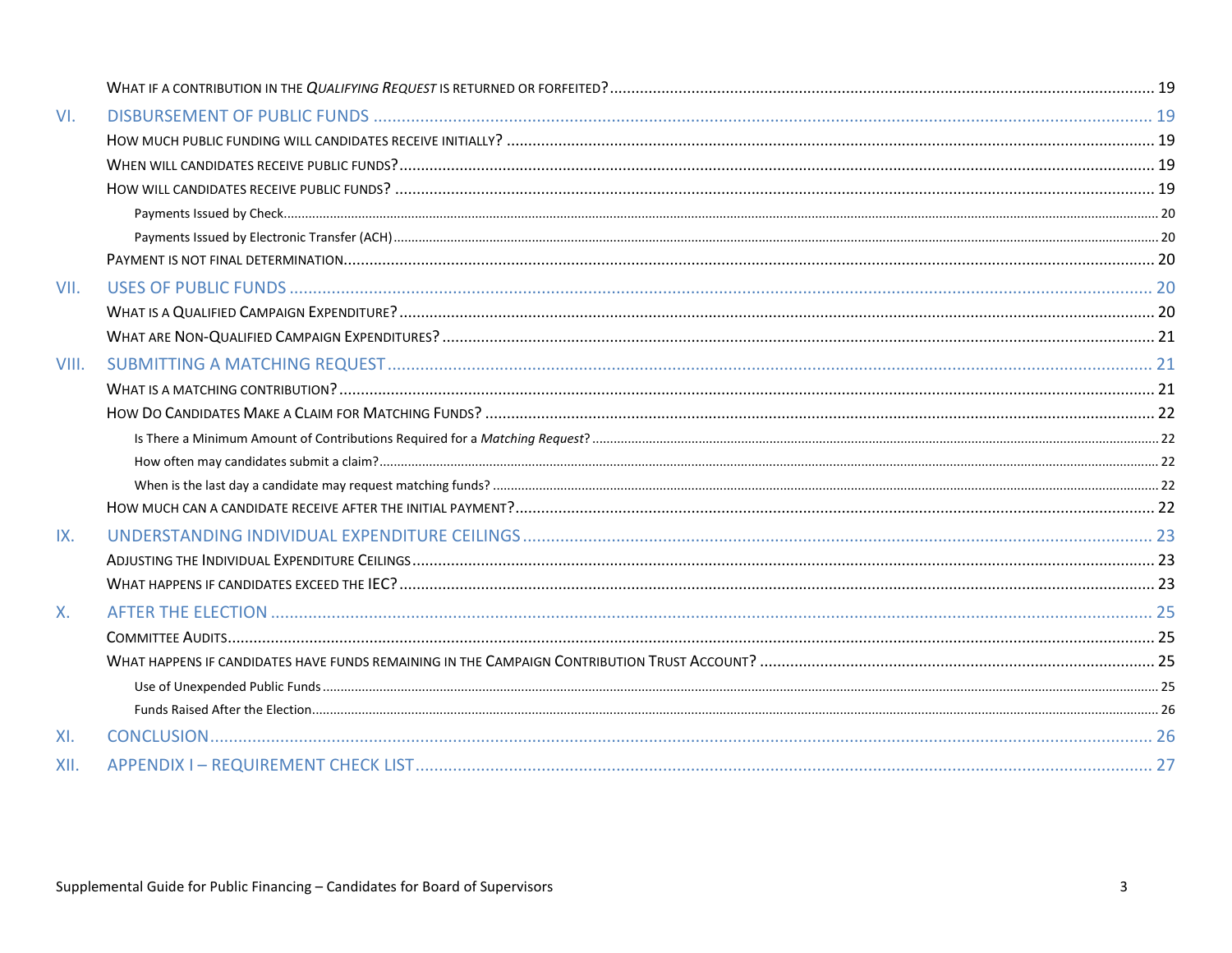## <span id="page-3-0"></span>**I. INTRODUCTION**

#### <span id="page-3-1"></span>**What is the Public Financing Program?**

In November 2000, the voters of San Francisco adopted Proposition O, the Fair Elections Ordinance. Among other things, Proposition O amended the San Francisco Campaign Finance Reform Ordinance ("CFRO"), San Francisco Campaign and Governmental Conduct Code ("S.F. C&GC Code") section 1.100 *et seq.*, to provide for partial public financing for candidates for the Board of Supervisors to help defray the costs of election campaigns.

Under the program, candidates for the Board of Supervisors certified as eligible to receive public financing may receive up to a maximum of \$255,000 (nonincumbent candidates) or \$252,000 (incumbent candidates).

<span id="page-3-2"></span>*See S.F. C&GC Code [§ 1.144.](https://codelibrary.amlegal.com/codes/san_francisco/latest/sf_campaign/0-0-0-367)*

#### **The Supplemental Guide for Public Financing**

This guide summarizes state and local laws applicable to candidates for the San Francisco Board of Supervisors who would like to participate in San Francisco's public financing program. It is intended to answer the most frequently asked questions about these laws, and therefore is necessarily general. Any specific questions regarding these laws should be directed to the San Francisco Ethics Commission (the "Commission") at (415) 252-3100 or [ethics.commission@sfgov.org.](mailto:ethics.commission@sfgov.org) In addition, candidates should consult the Commission's **[Candidates' Guide for City Elective Office](https://sfethics.org/compliance/campaigns/candidates)** and **[FPPC Manual](http://www.fppc.ca.gov/content/dam/fppc/NS-Documents/TAD/Campaign%20Manuals/Manual_2/Final_Manual_2_Entire_Manual.pdf) 2**, which are available at the office of the Ethics Commission and online. Please be aware that additional requirements and restrictions may apply. To the extent this guide conflicts with state or local law, the law controls.

#### <span id="page-3-3"></span>**Agency Contact Information**

Although the Ethics Commission administers and enforces several of the laws described in this guide, the Commission does not have authority to interpret or enforce all of these or related laws. In addition to the Commission, the California Secretary of State (SOS), the California Fair Political Practices Commission (FPPC), and the San Francisco Department of Elections administer and enforce laws regulating candidates and elections. They may be contacted as follows:

| Secretary of State   | www.sos.ca.gov      | $(916)$ 653-6814 |
|----------------------|---------------------|------------------|
| <b>FPPC</b>          | www.fppc.ca.gov     | (866) 275-3772   |
| SF Dept of Elections | www.sfelections.org | (415) 554-4375   |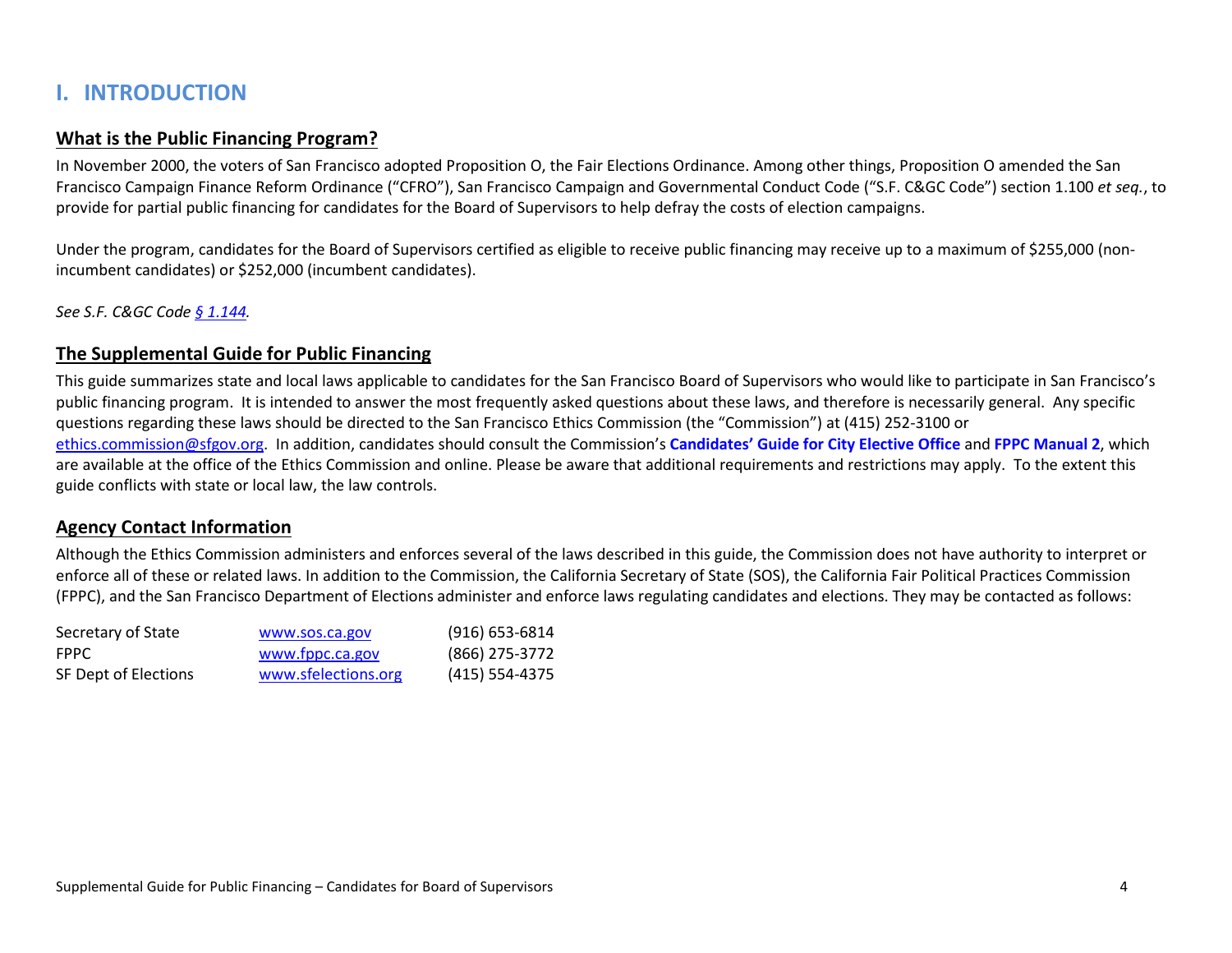## <span id="page-4-0"></span>**II. What Candidates Need to Know About Public Financing**

#### <span id="page-4-1"></span>**General Steps to Qualify for and Receive Public Funds**

#### **Step 1 – Become an Eligible Candidate**

- File all required paperwork with the Department of Elections by the nomination deadline to establish candidacy.
- File forms with the CA Secretary of State and the Ethics Commission to open a campaign committee.
- Complete the Ethics Commission's Candidate [& Treasurer Training Program.](https://sfethics.org/compliance/campaigns/candidates/running-for-office)

#### **Step 2 – Get Ready to Apply**

- Ensure contribution records are complete and well-organized.
- Declare intent to participate in the public financing program.
- Obtain a Supplier ID from the Ethics Commission.

#### **Step 3 – Prepare The Application**

- Reach the minimum fundraising requirement.
- Meet all other requirements of the program.
- Prepare all necessary supporting documentation to be included with submitted contributions.

#### **Step 4 – Submit The Application**

- Electronically file a *Qualifying Request*, contribution list, and all supporting documentation.
- Receive initial payment of public funds once application is approved.

#### **Step 5 – Receiving Additional Funds**

- Continue to meet all eligibility requirements.
- Submit additional claims for public funds (the *Matching Request* form).

*Important Note:* All forms and documents required under the public financing program must be filed electronically either through the Ethics Commission's free public filing system, provided by the Commission's electronic filing service provider NetFile, or another compatible third-party system. Candidates using the NetFile public filing system should read Netfile's "Filer Guide," which provides step-by-step instructions for filing documents not included in this Supplemental Guide. The Filer Guide can be accessed by [creating a NetFile account](https://sfethics.org/ethics/2013/07/how-to-create-a-netfile-user-account.html) and, after logging in, clicking "*Help & Support*" and then "*Public Financing.*"

#### <span id="page-4-2"></span>**Getting Started with Public Financing**

#### **Establish Candidacy and Open a Campaign Committee**

Potential candidates must meet all requirements established by the Department of Elections to become a qualified candidate. Individuals interested in running for office should review the Department of Elections[' candidate resource page](https://sfelections.sfgov.org/candidates) on their website. To open a campaign committee and begin accepting contributions, potential candidates must file the FPPC Form 501 – [Candidate Intention Statement](https://www.fppc.ca.gov/content/dam/fppc/NS-Documents/TAD/Campaign%20Forms/501.pdf) and a Form 410 – [Statement of Organization](https://www.fppc.ca.gov/content/dam/fppc/NS-Documents/TAD/Campaign%20Forms/410.pdf) with the Ethics Commission. Additional information regarding running for office can be found in the Ethics Commission's *[Candidates' Guide for City Elective Office](https://sfethics.org/compliance/campaigns/candidates).*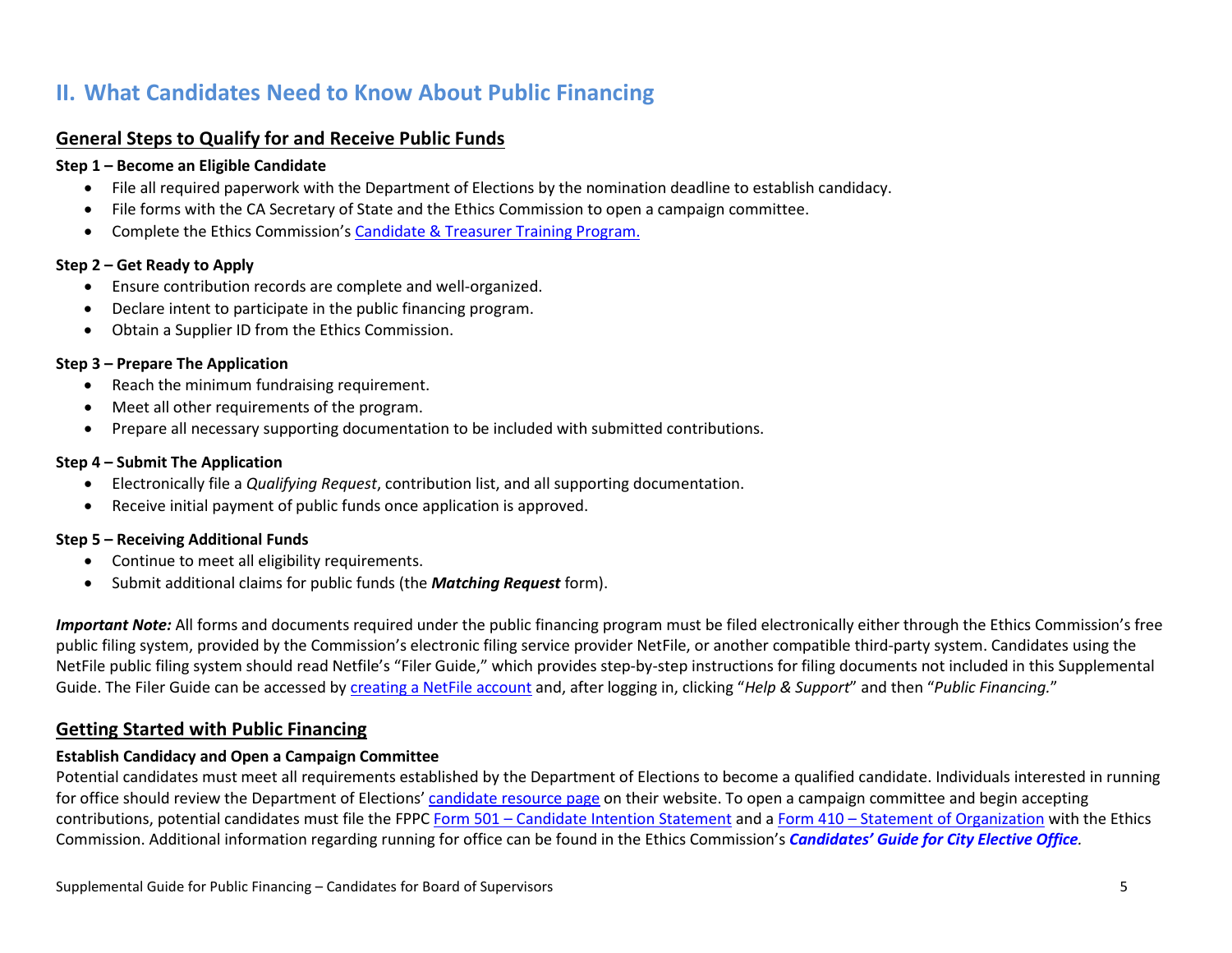#### **Know the Rules of the Program**

Candidates and their treasurers are responsible for knowing and adhering to all applicable laws and rules related to the public financing program, as well as state and local laws regarding campaign finance. These laws can be found in the ["Campaign Finance Law"](https://sfethics.org/laws/campaign-finance) section of the Commission's website and in the "Political [Reform Act"](https://www.fppc.ca.gov/the-law/the-political-reform-act.html) of the California Fair Political Practice Commission ("FPPC") website. Additional information can be found on the ["Public Financing Program"](https://sfethics.org/compliance/campaigns/candidates/public-financing-program) page of the Commission's website and in this Supplemental Guide.

#### <span id="page-5-0"></span>**Before Applying**

#### **Statement of Participation**

Prior to submitting their application, all candidates must electronically file a *[Statement of Participation or Non-Participation](https://sfethics.org/compliance/campaigns/candidates/public-financing-program)* and indicate whether or not they wish to participate by checking the appropriate box. This form must be filed no later than the deadline for filing nomination papers (contact the Department of Elections to confirm the nomination deadline for the desired office). **New or amended Statement of Participation forms will not be accepted after the deadline. Candidates are encouraged to file the Statement of Participation as early as possible to avoid any technical issues.**

#### **Supplier ID**

To receive payments under the public financing program, all committees must be issued a supplier ID by the Controller's Office. To receive a supplier ID, candidates must submit to the Ethics Commission a signed and dated IRS Form W-9 that contains the full name, address and EIN of the committee that will receive payments. Please note, the address provided will be used by the Controller's Office to disburse payments. Candidates should obtain a supplier ID as soon as possible. All ID requests and IRS Form W-9s should be submitted by email to [ethics.commission@sfgov.org.](mailto:ethics.commission@sfgov.org) Please do not submit forms/requests directly to the Controller's Office.

#### <span id="page-5-1"></span>**Prepare and Submit the Application**

#### **Minimum Fundraising Threshold**

To be certified as eligible to receive public financing, candidates must submit a *Qualifying Request* that demonstrates they have raised the minimum amount of qualifying contributions from San Francisco residents. Non-incumbent candidates must raise \$10,000 from at least 100 individuals and incumbent candidates must raise \$15,000 from at least 150 individuals. Qualifying contributions must be received between **May 8, 2021 and August 30, 2022**.

#### **Prepare qualifying contributions for submission**

Ensure there is sufficient supporting documentation for each qualifying contribution included in the application. All supporting documents must be submitted electronically with the *Qualifying Request*. Specific requirements for documentation to be included with each public financing submission can be found under [Submitting a Qualifying](#page-14-0) Request below.

#### **Submit the application**

After candidates have filed their Statement of Participation form and indicated they wish to participate, have raised the minimum required contributions, and have met all other eligibility requirements of the program (described below), candidates can submit a *Qualifying Request* and contribution list. The *Qualifying Request* may not be filed earlier than nine months before the election and must be received no later than the 70th day before the election. **Candidates are advised to file the** *Qualifying Request* **as early as possible to provide ample time to address any issues or technical difficulties with their application.**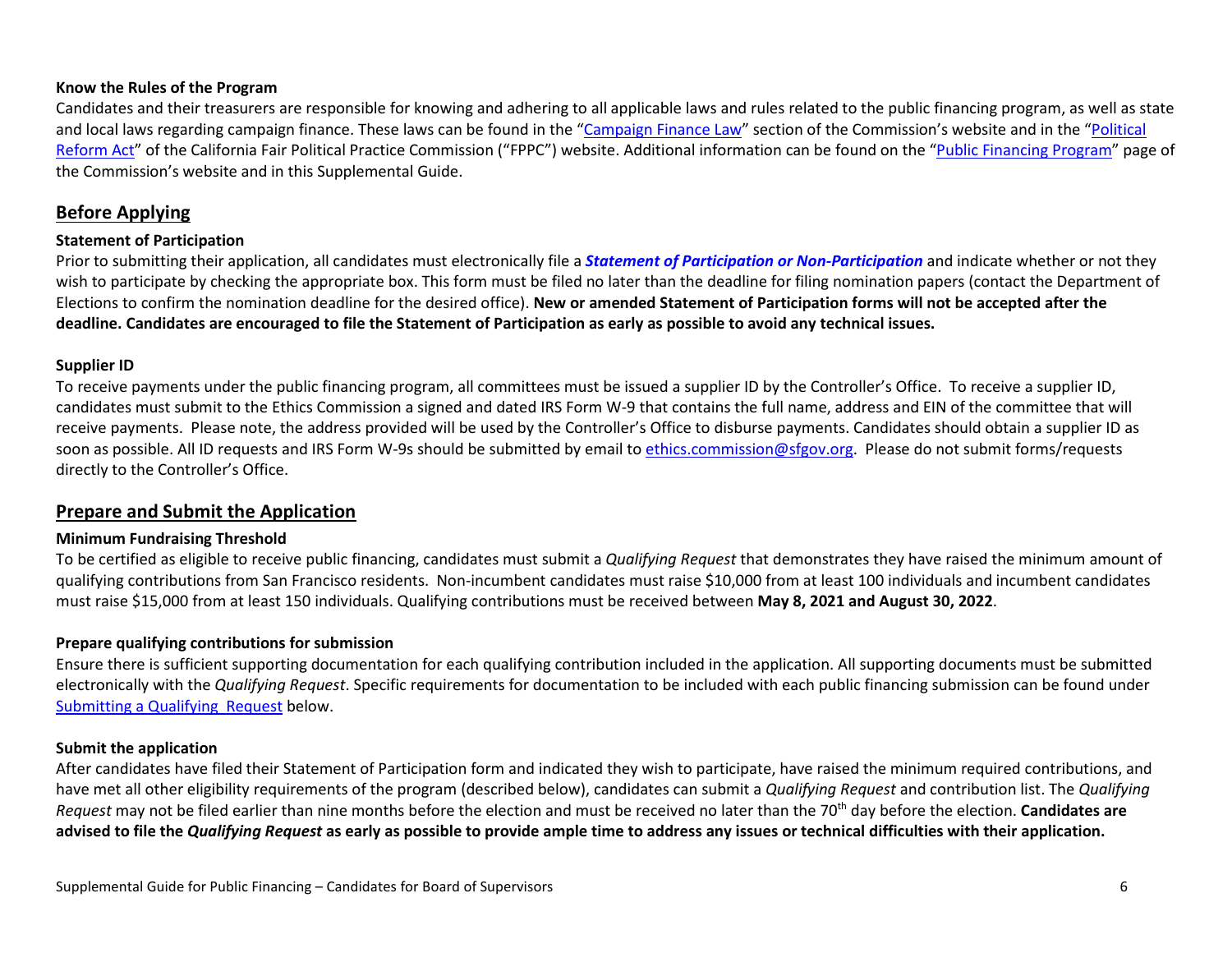#### **Additional requirements of the program**

Candidates must continuously meet the following requirements in order to participate in the public financing program:

- Seek election to the Board of Supervisors and be eligible to hold office if elected.
- Be opposed by a candidate who has qualified for public financing or who has received contributions and/or made expenditures of \$10,000 or more.
- Agree to a campaign spending limit ("Individual Expenditure Ceiling") of \$350,000 (amount subject to adjustment by the Ethics Commission).
- Do not accept any loans from third-parties, and do not loan or donate more than \$5,000 in personal funds to the committee.
- Bear the burden of proving that each contribution used to establish eligibility is a qualifying contribution and that expenditures made with public funds were used only for qualified campaign expenditures.
- Do not make any payments to a contractor or vendor in return for the contractor or vendor making a campaign contribution to the committee; and do not make more than a total of fifty payments to a contractor or vendor who contributed to the committee.
- Agree to participate in at least three debates with opponents.
- Pay any outstanding fines owed to the City by the candidate or any committee for which the candidate was the controlling candidate or treasurer.
- File any outstanding statements, reports, or forms owed to the City by the candidate or any of their campaign committees.
- Have no finding by a court within the past five years that the candidate knowingly, willfully, or intentionally violated CFRO or the campaign finance provisions of the Political Reform Act.

<span id="page-6-0"></span>*See S.F. C&GC Code [§ 1.140](https://codelibrary.amlegal.com/codes/san_francisco/latest/sf_campaign/0-0-0-303) and [SFEC Regulations](https://sfethics.org/ethics/2011/06/-regulations-to-campaign-finance-reform-ordinance-san-francisco-campaign-and-governmental-conduct-co.html) § 1.140-1.*

#### **Special Reporting Requirements: 24-Hour Notification Upon Reaching Certain Thresholds**

Supervisorial candidates must file *Threshold Notices* (Form SFEC-152) when their contributions (including public financing) or expenditures reach certain levels.

#### Initial *Threshold Notice*

Every candidate for the Board of Supervisors must file the *Threshold Notice* once they either received funds (including loans, nonmonetary contributions, and public financing) that total \$10,000 or more, or has made/accrued expenditures that total \$10,000 or more, whichever is greater. The initial *Threshold Notice* must be filed within twenty-four hours of reaching this threshold. All candidates who reach the \$10,000 threshold must file the initial *Threshold Notice*.

#### Supplemental *Threshold Notices*

If at least one candidate in a supervisorial race has been certified as eligible to receive public funds, every other candidate running for the same seat must file a supplemental *Threshold Notice* within twenty-four hours after:

(1) the candidate has received contributions (including loans, nonmonetary contributions, and public financing) that total \$100,000 or more, or has made expenditures (both accrued and paid) that total \$100,000 or more; and

(2) thereafter, when the candidate has received additional contributions, or has made additional expenditures, at every increment of \$10,000 thereafter (e.g., at \$110,000, \$120,000, \$130,000). For example, after filing an initial *Threshold Notice* and reporting \$105,000 in funds received*,* a candidate raises an additional \$21,000 in one day. The candidate must file a *Threshold Notice* to indicate that they have reached the \$120,000 threshold and have \$126,000 in total funds raised.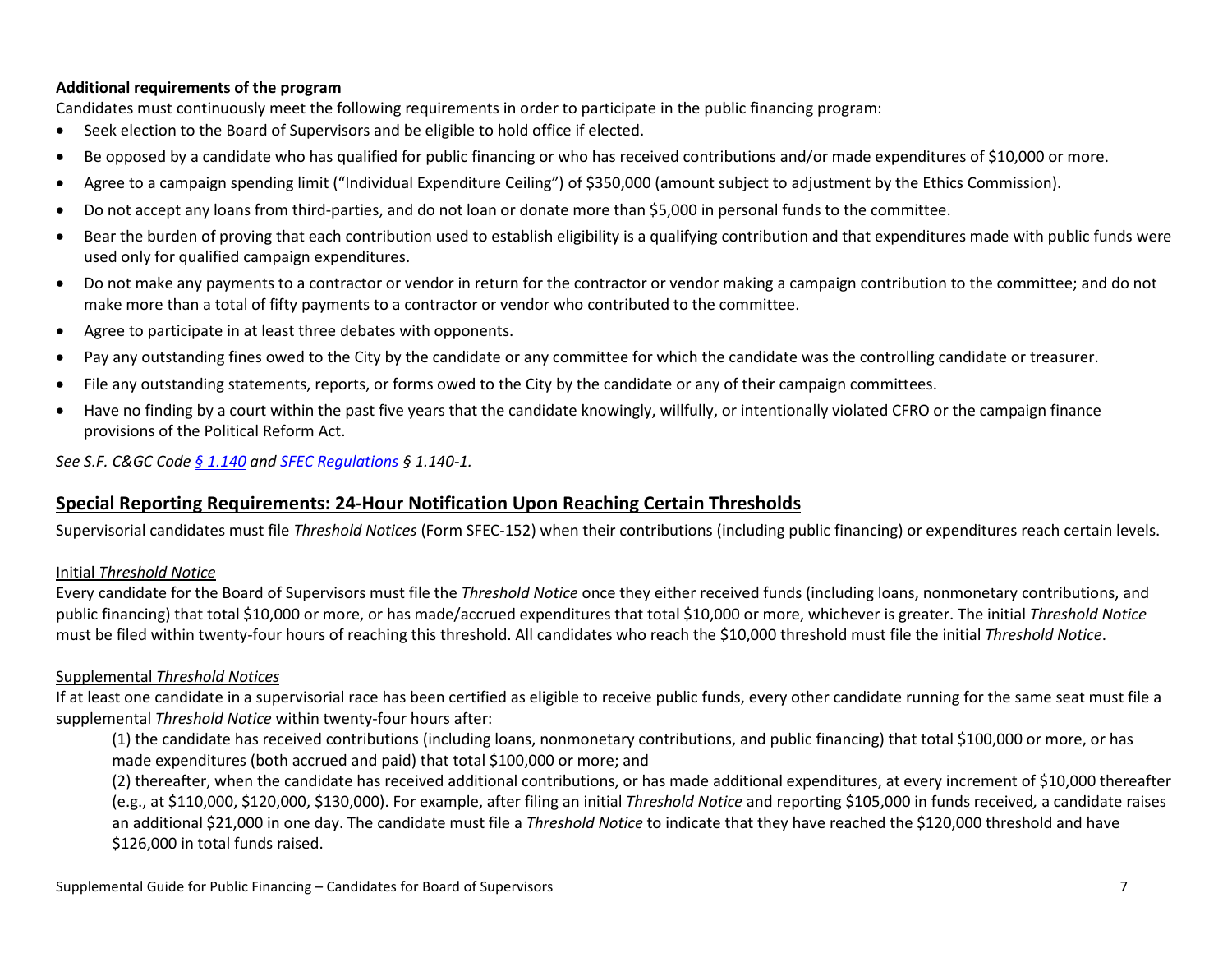**Important Note:** The date a contribution is *received* is the date the committee obtains possession of the written instrument or cash, not the date it is deposited into the bank account.

Expenditures are considered *made* when goods or services are received or when payment is made, whichever occurs first.

#### <span id="page-7-0"></span>**Important Dates for Candidates Seeking Public Financing**

These deadlines are applicable to candidates in the **November 8, 2022** election. **Deadline Date Date Range for Eligible Qualified Contributions** May 8, 2021 through August, 30, 2022 **First Date a** *Qualifying Request* **(Form SFEC-142(b)) May be Filed Truesday, February 8, 2022 Deadline to File Statement of Participation (Form SFEC-142(a)) Finday**, June 17, 2022<sup>\*</sup> **First Date Public Funds Can Be Disbursed Monday, June 20, 2022** Last Date to File (Or Refile) a New *Qualifying Request* (Form SFEC-142(b)) and the state of the Multimer of the Multimer of the Multimer of the Multimer of the Multimer of the Multimer of the Multimer of the Multimer of t **Last Date to Resubmit an Existing** *Qualifying Request* **(For SFEC-142(b)) <b>Friday**, September 9, 2022 **Deadline for Executive Director to Make Final Determinations** Manusculle Muslim Muslim Muslim Muslim Muslim Muslim Muslim Muslim Muslim Muslim Muslim Muslim Muslim Muslim Muslim Muslim Muslim Muslim Muslim Muslim Muslim M **Deadline to Submit a** *Matching Request* **(Form SFEC-144(c)/144(d)) 5:00 PM** on Thursday, December 8, 2022

*\*Note: This date may be adjusted to match any extension the Department of Elections makes to the nomination period for a specific office.*

## <span id="page-7-1"></span>**III. Recordkeeping**

#### <span id="page-7-2"></span>**Maintain a System of Recordkeeping**

Even before applying for public financing, it is vital that candidates implement a good system of recordkeeping for all financial activity by their committee. Such records are necessary for the preparation of accurate and complete campaign statements and must be submitted in the event the candidate is audited. *Important Note:* All publicly financed candidates are subject to mandatory audits. Whatever method is used to organize records should be consistently used from Day 1. It will be easier to maintain a consistent system throughout the election rather than create or implement a new system in the middle of a campaign.

Keeping good records from the start will also help candidates in applying for public financing because, as described below, candidates must submit supporting documentation for each contribution that is included in a public financing submission. Candidates and treasurers are required to retain records related to all reported campaign activity for four years from the date of filing campaign statements, regardless of whether or not they seek or receive public funds.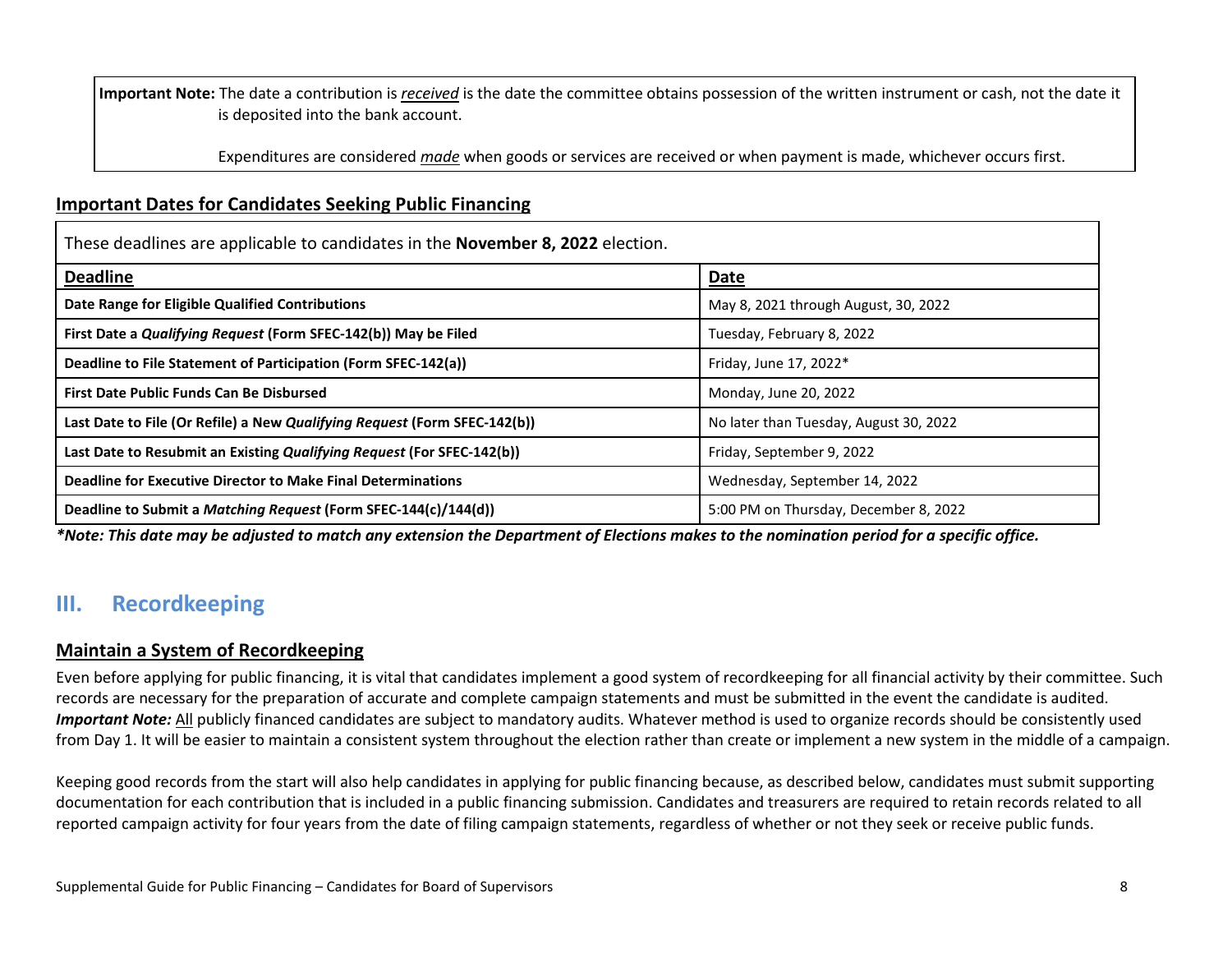#### <span id="page-8-0"></span>**Types of Records to Maintain**

The list below outlines some of the types of documents and records committees are expected to maintain:

- Records related to contributions (i.e., deposit slips/receipts, copies of contribution checks, documentation of credit card contributions);
- Banking records (statements, check registers, A/R reports);
- Completed contributor cards and correspondence with contributors related to reported information;
- Letters, emails, texts, or other records describing nonmonetary contribution and how the value was determined;
- Documentation for all expenditures (canceled checks, electronic payments, invoices, receipts, bills, and payment authorizations);
- Petty cash register and related receipts;
- Copies of advertisements, mass mailing, and other outreach communications (e.g., copies of mass mailing, radio, or video ads).

For more information regarding recordkeeping requirements, candidates may refer to **[FPPC Manual 2](http://www.fppc.ca.gov/content/dam/fppc/NS-Documents/TAD/Campaign%20Manuals/Manual_2/Final_Manual_2_Entire_Manual.pdf)**, Chapter 4 of the FPPC **[Political Reform Act,](http://www.fppc.ca.gov/the-law/the-political-reform-act.html)** and the Ethics Commission's *[Records Required for Audit](https://sfethics.org/compliance/campaigns/audits/required-records)* and *[Guidelines for Organizing Records](https://sfethics.org/wp-content/uploads/2015/04/Records_Required_for_Audit.pdf)*.

<span id="page-8-1"></span>*See Cal. Gov't Code § [84104,](http://leginfo.legislature.ca.gov/faces/codes_displaySection.xhtml?lawCode=GOV§ionNum=84104.) 2 Cal. Code of Regs. § [18401,](http://www.fppc.ca.gov/content/dam/fppc/NS-Documents/LegalDiv/Regulations/Index/Chapter4/18401.pdf) S.F. C&GC Cod[e § 1.109,](http://library.amlegal.com/nxt/gateway.dll/California/campaign/articleielectioncampaigns?f=templates$fn=default.htm$3.0$vid=amlegal:sanfrancisco_ca$anc=JD_1.109) and [SFEC Regulations](https://sfethics.org/ethics/2011/06/-regulations-to-campaign-finance-reform-ordinance-san-francisco-campaign-and-governmental-conduct-co.html) § 1.142-3.*

#### **Supporting Documentation by Contribution Type**

#### <span id="page-8-2"></span>**Contributions Made by Check**

#### Receipt

To prove that a check contribution was received, provide a copy of the check attached to the contribution entry in the public financing submission.

#### Deposit

To demonstrate that a check contribution was deposited into the committee's bank account, provide a document produced by the committee's bank showing the deposit and a "deposit batch list" that includes all contributions included in that deposit. The bank document verifying deposit can be a bank statement or a deposit receipt. (See ["Deposit Batch Lists & Batch Numbers"](#page-13-0) below for instructions on how to create a batch list.)

Each contribution from a deposit batch must include the deposit records for the whole batch. Committees are encouraged to attach deposit records to each contribution included in every Qualifying or *Matching Request*. Committees may not rely on supporting documentation (e.g., deposit records) that were filed with a prior submission, but not included in the current submission.

#### Residency

If the contributor's correct name and current San Francisco residential address are pre-printed on the check, the Commission will accept the information as proof of San Francisco residency. If the address is not pre-printed on the check or is out-of-date, candidates must provide separate proof of residency, as described in detail under ["Supporting Documentation for Proving San Francisco Residency"](#page-12-0) below.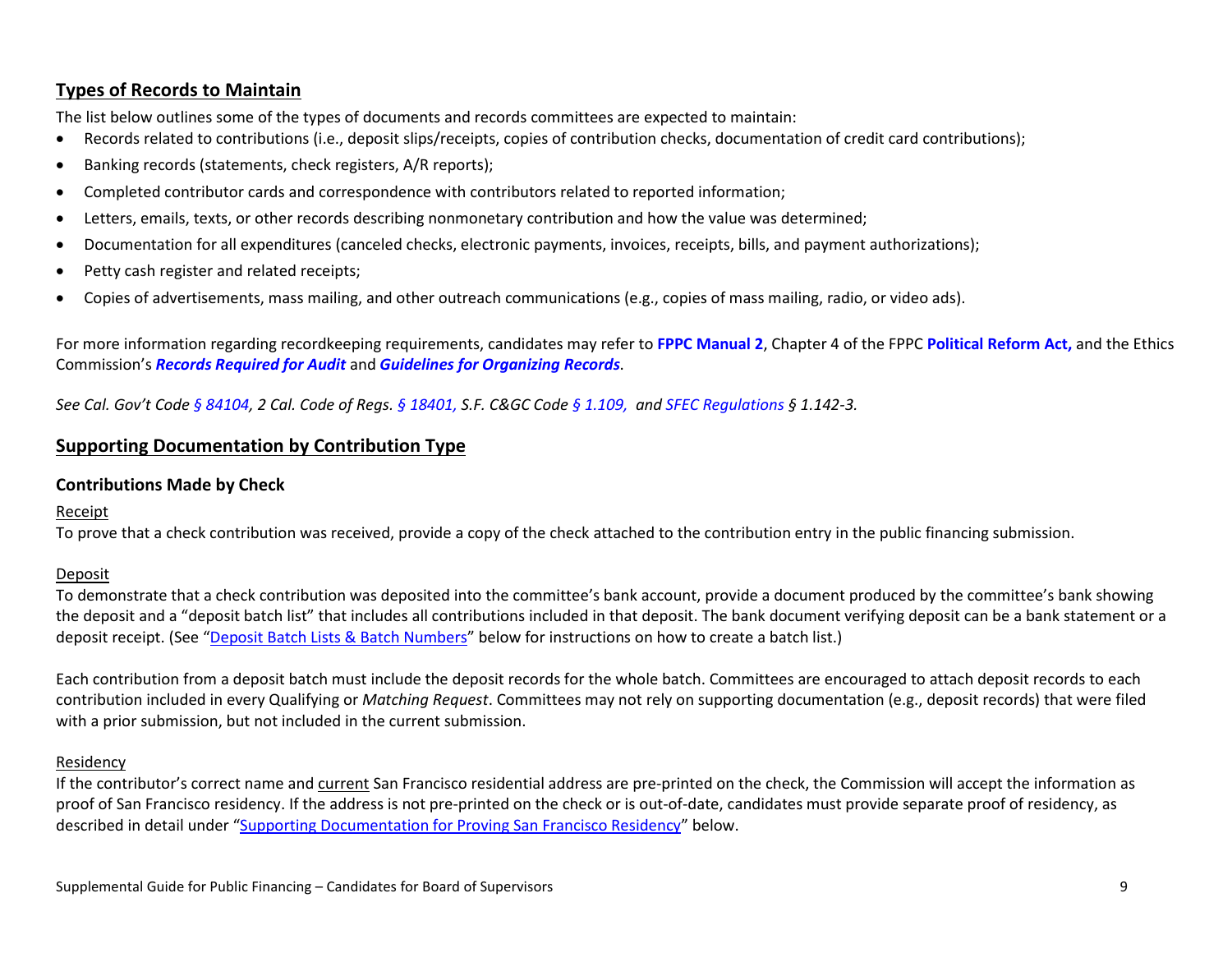**One Check from Two Accountholders:** If a check contribution is drawn from an account with two accountholders (i.e., a check with two names on it)**,** the accountholder who signs the check is considered the "contributor" and 100% of the contribution should be attributed to the signee. If the contribution is intended to be divided between both accountholders, either: a) both accountholders should sign the check and the contribution is attributed 50/50; or b) the accountholders must provide a signed statement identifying how the contribution should be attributed.

#### *See [2 Cal. Code of Regs § 18533.](http://www.fppc.ca.gov/content/dam/fppc/NS-Documents/LegalDiv/Regulations/Index/Chapter5/18533.pdf)*

**Checks Drawn on Business Accounts:** Checks drawn on business accounts, including "sole proprietorship" entities, are not considered "qualifying contributions" and cannot be included in a *Qualifying Request***.** All qualifying contributions must be donated from an individual's personal account, not from business accounts.



#### *See [SFEC Regulations](https://sfethics.org/ethics/2011/06/-regulations-to-campaign-finance-reform-ordinance-san-francisco-campaign-and-governmental-conduct-co.html) 1.104-1, 1.104-2.*

#### <span id="page-9-0"></span>**Contributions Made by Credit Card**

#### Receipt

To show a credit card contribution was received, in addition to a completed contributor card, transaction receipts, and documentation supporting residency, committees must provide a report from their credit card processing vendor listing all transactions processed. To ensure the authenticity of documents and records for credit card contributions, **vendor reports from credit card vendors must be sent directly to the Ethics Commission [\(ethics.commission@sfgov.org\)](mailto:ethics.commission@sfgov.org) from the vendor**. This "vendor report" must include the following:

- Contributor's full name
- Amount of and processing date for contribution
- Contributor's billing address
- Card type, expiration date, and last-4 digits
- Date of transfer to committee and either transaction number (for electronic payments) or check number (for check payments)
- All credit card refunds processed by the vendor

Candidates or their committees may contact the Ethics Commission to review whether their credit card vendor report fulfills supporting documentation requirements prior to submitting a *Qualifying Request* or *Matching Request*.

0608

DATE

DOLLARS

Ŝ

19-10/1250 3310

6 三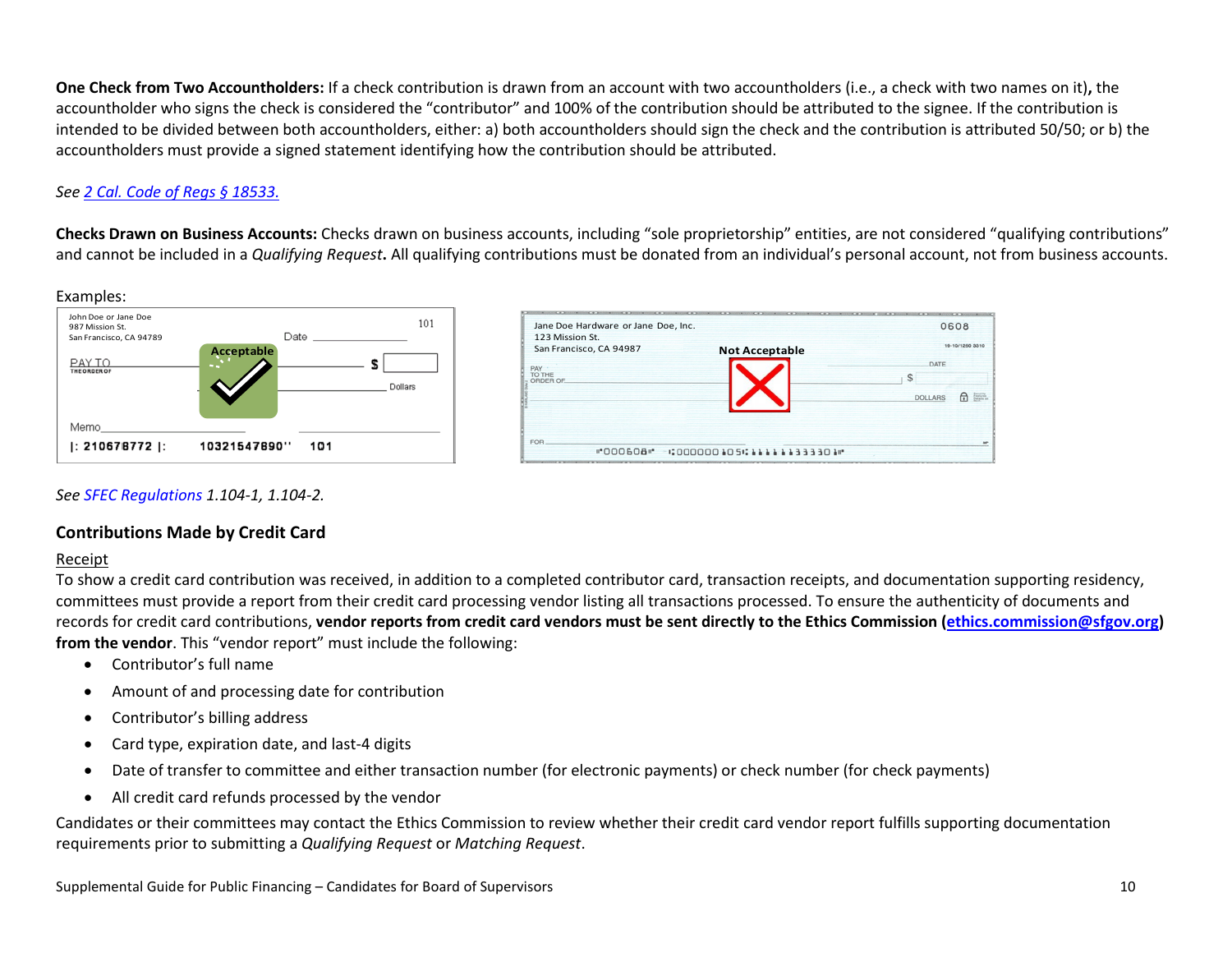**Address Verification Service (AVS):** Though not required, committees are strongly encouraged to request their vendor include the Address Verification Service ("AVS") codes in the transaction report. The AVS system is used by credit card processors to verify that the address provided by a person using the credit card is the billing address listed for the credit card account.

**Important Note:** If a single credit card (same last-4 digits and expiration date) is used to process multiple contributions from different contributors, committees will need to provide additional documentation demonstrating all contributors share access to a join credit card account (similar to documentation required for checks with two accountholders). If the committee cannot reasonably demonstrate this, these contributions may not be approved.

#### *Note: Credit Card Vendor Documents To Retain*

Although the following documents do not need to be included with a Qualifying Request or Matching Request, committees should retain them and include them with the records and documents submitted as part of the audit process.

**Unique Merchant Account Agreement and Statements:** Any contract or agreement to establish a merchant account with a credit card processing vendor that includes the terms and conditions of the merchant account, any fee schedule being charged, and how funds will be transferred.

**Web-site Content and Processing Documents:** Committees must retain copies of the campaign's fundraising website and all Credit Card Contributor Cards/forms completed by hand or online.

#### Deposit

To prove that a credit card contribution was deposited into the committee's bank account, provide:

- the vendor report described above showing that the contribution was transferred to the committee by check or electronic transfer and identifying the date of transfer (and any identifying information such as check number, transaction ID);
- a statement or receipt from the committee's bank indicating that the check or electronic transfer from the credit card vendor was deposited into the committee's account; and
- if the credit card contribution was transferred to the committee by the vendor through a check, a copy of the check.

If credit card contributions are electronically transferred to the committee, and the vendor report clearly identifies the transfer batches (i.e., the contributions included in each transfer, date of transfer, transfer ID/receipt number), a separate deposit batch list is not necessary. If the vendor report does not include this information, or funds are transferred by check, candidates will also need to submit a batch list indicating which contributions were included in the deposit.

#### Residency

In order to demonstrate a contributor is a San Francisco resident using the vendor report, the committee may rely on the AVS system if the following is true:

- AVS information in a vendor report confirms the address provided matches the billing address on file;
- City records show this address is a San Francisco residential address; and
- This address matches the contributor address listed in the *Qualifying Request* or *Matching Request*.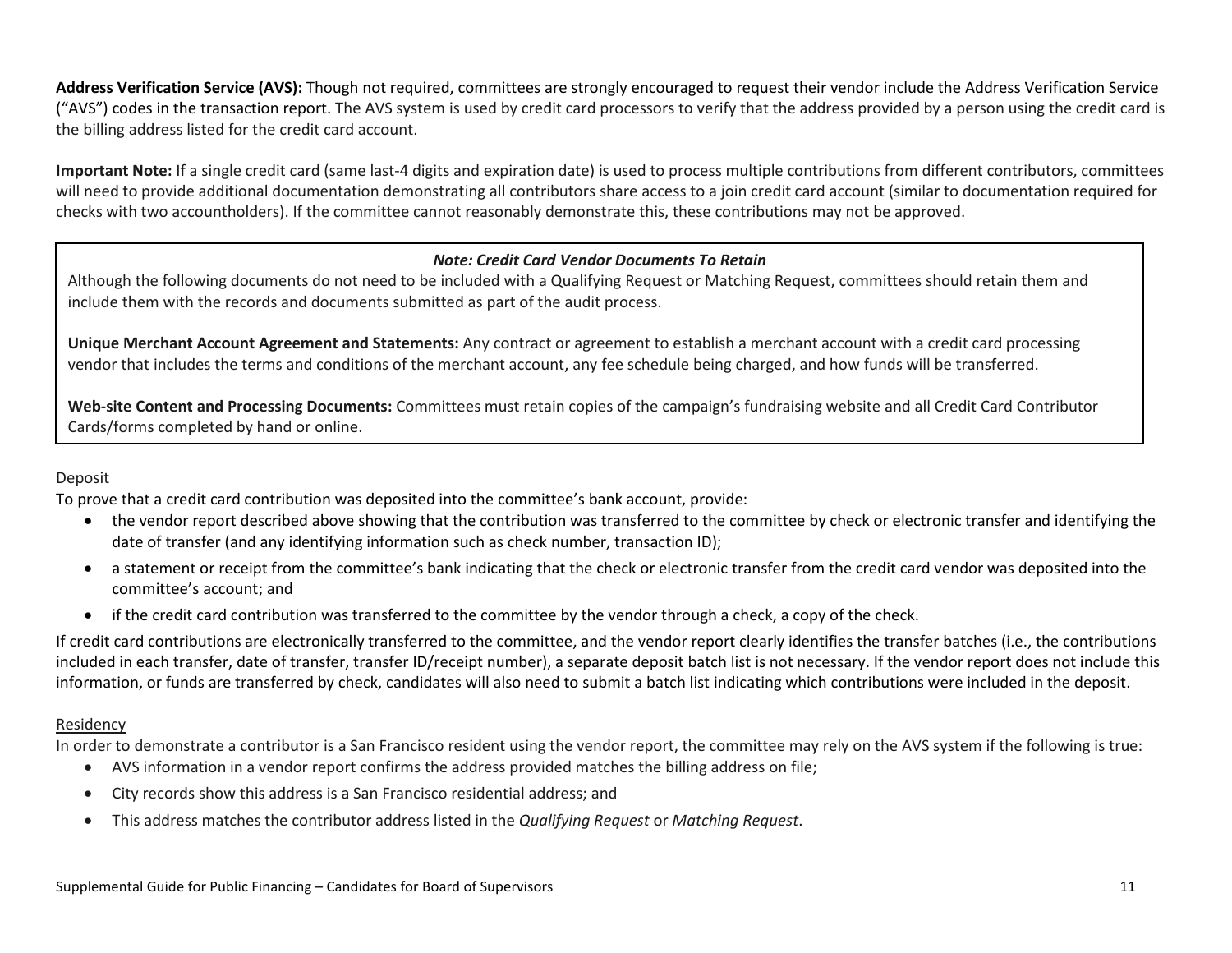If an address is not verified by AVS, AVS information is not available, the AVS-confirmed billing address is not a residential address, or the confirmed address in the vendor report does not match the contributor address in the *Qualifying Request* or *Matching Request*, then the committee will be required to provide separate documentation to verify the contributor's San Francisco residency. See ["Supporting Documentation for Proving San Francisco Residency"](#page-12-0).

#### *Candidates are encouraged to contact the Ethics Commission with any questions regarding the committee's process for accepting credit card contributions.*

#### <span id="page-11-0"></span>**Contributions Made by Cash**

Methods of payment that are considered "cash" include:

- Paper money/coins
- Money order
- Cashier's or traveler's check
- Postal money order

#### **Limits on Accepting Cash Contributions**

Cash contributions of \$100 are prohibited under City law. Committees may not give change to a contributor who donates \$100 in cash or "refund" any amount over the limit on cash contributions (i.e., give \$5 back in exchange for a \$100 cashier's check). Committees may also not accept smaller cash contributions that, in aggregate, equal or exceed \$100 (e.g., five separate cash contributions of \$20 each would violate the law).

#### Receipt

To prove that a cash contribution was received, candidates must provide a contributor card that was completed, signed, and dated by the contributor at the time the contribution was made. Contributor cards are discussed in greater detail below. (Please note that a contributor card will only establish that the contribution was received.)

#### Deposit

To prove that a cash contribution was deposited into the committee's bank account, candidates must submit both a deposit batch list and a document produced by the committee's bank verifying the deposit of that batch. Refer to the instructions above for check contribution deposits, which explain the requirements regarding bank statements or receipts and batch lists. These requirements also apply to cash contributions. Also refer to the "Deposit Batch Lists & Batch Numbers" section below for more information about batch lists.

#### Residency

To prove the residency of a cash contributor, candidates should follow the instructions under ["Supporting Documentation for Proving San Francisco Residency.](#page-12-0)"

#### <span id="page-11-1"></span>**Contributor Cards**

A contributor card is a form that an individual fills out to provide the committee required contributor information. Contributor cards are mandatory for all cash contributions, however, candidates are encouraged to obtain a contributor card whenever possible (e.g., check or credit card contributions). *Important Note: If any portion of the contributor card is completed by a representative of the committee, the committee should note which portions were completed and how that information was obtained.*

The committee may use any style or format for a contributor card, but at a minimum the form must clearly identify the committee's full name and FPPC ID number. Additional information regarding the solicitation of contributions and a sample contributor card is available on the Commission's [website.](https://sfethics.org/compliance/campaigns/candidates/running-the-campaign-fundraising-campaign-communications) Committees are encouraged to contact the Ethics Commission with questions regarding their contributor information cards.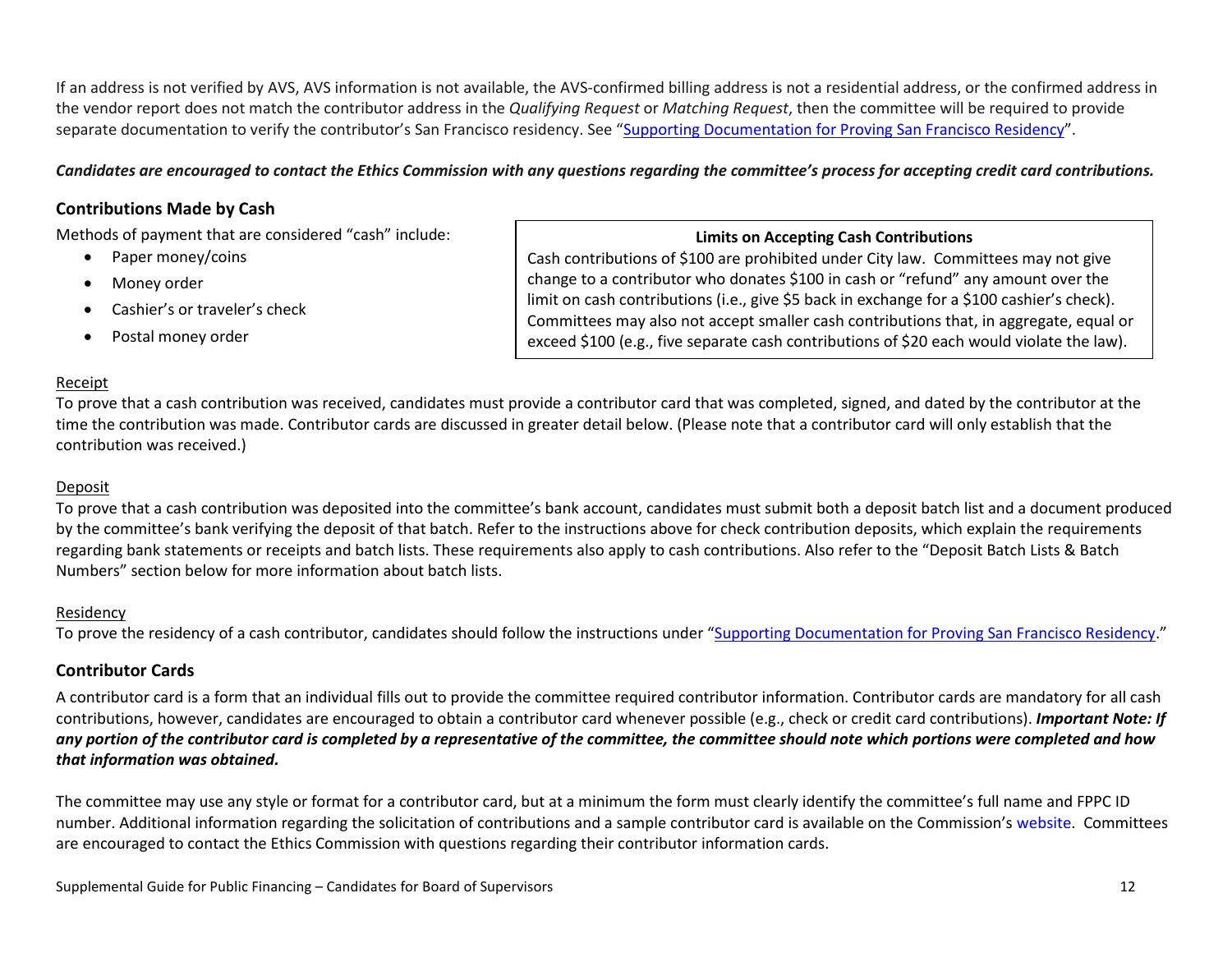#### <span id="page-12-0"></span>**Supporting Documentation for Proving San Francisco Residency**

Only contributions from City residents may be used to receive public funds. Therefore, in addition to providing supporting documentation regarding the receipt and deposit of contributions, candidates must also provide documentation demonstrating that contributors are residents of San Francisco. The committee can provide of any of the following to demonstrate residency:

(1) Contributor uses a San Francisco residential address as the address on any bank account or any account with a financial institution, through the submission of copies of **recent bank statements, personal checks, or Address Verification Service information** listing the account holder's address;

(2) Contributor uses a San Francisco residential address as a billing address, through the submission of copies of **recent credit card or utility bills**;

(3) Contributor lives at a San Francisco address, through the submission of copies of a **current deed or lease**;

(4) Contributor uses a San Francisco residential address as a mailing address, through the submission of copies of **recent mail** received by the contributor;

(5) Contributor is currently **registered to vote in San Francisco**;

(6) Contributor has represented to a government agency that he or she lives at a San Francisco address, through the submission of copies of a **driver's license, passport, government-issued identification card, or tax returns**.

Addresses that are post office box facilities, office/business addresses, or any other non-residential address will not be accepted. Supporting documentation for residency must show the contributor's name and primary residential address and must be current and valid (e.g., an expired driver's license will not be accepted). In the case of voter registration, candidates must provide the contributor's unique San Francisco voter ID (the number assigned by the Department of Elections to registered voters). The Ethics Commission is unable to verify voter registration information on file with the Secretary of State.

*Please note:* All contributor information included in the Contributor List (e.g., residential address, contributor name) must match the supporting documentation provided. Any discrepancies or inconsistencies may result in the contribution not being approved for public funds.

*See [SFEC Regulations](https://sfethics.org/ethics/2011/06/-regulations-to-campaign-finance-reform-ordinance-san-francisco-campaign-and-governmental-conduct-co.html) 1.142-3.* 

# HELPFUL TIPS:

Collecting residency documentation such as leases, credit card bills, or driver's licenses can be difficult and time consuming if requested after the contribution has been made. Try to ensure that, at the time a contribution is received, documentation to prove the contributor's San Francisco residency is collected. To help, here are some methods for proving residency:

- For credit card contributions, check the credit card processor's vendor report frequently and check to see if the AVS check shows a confirmed San Francisco residential address. If it does not, follow up with the contributor right away to seek one of the other forms of proof of residency listed above.
- For check contributions, confirm if a San Francisco address is pre-printed on the check. If it is not, ask the contributor at that time to provide the committee with another form of proof of residency.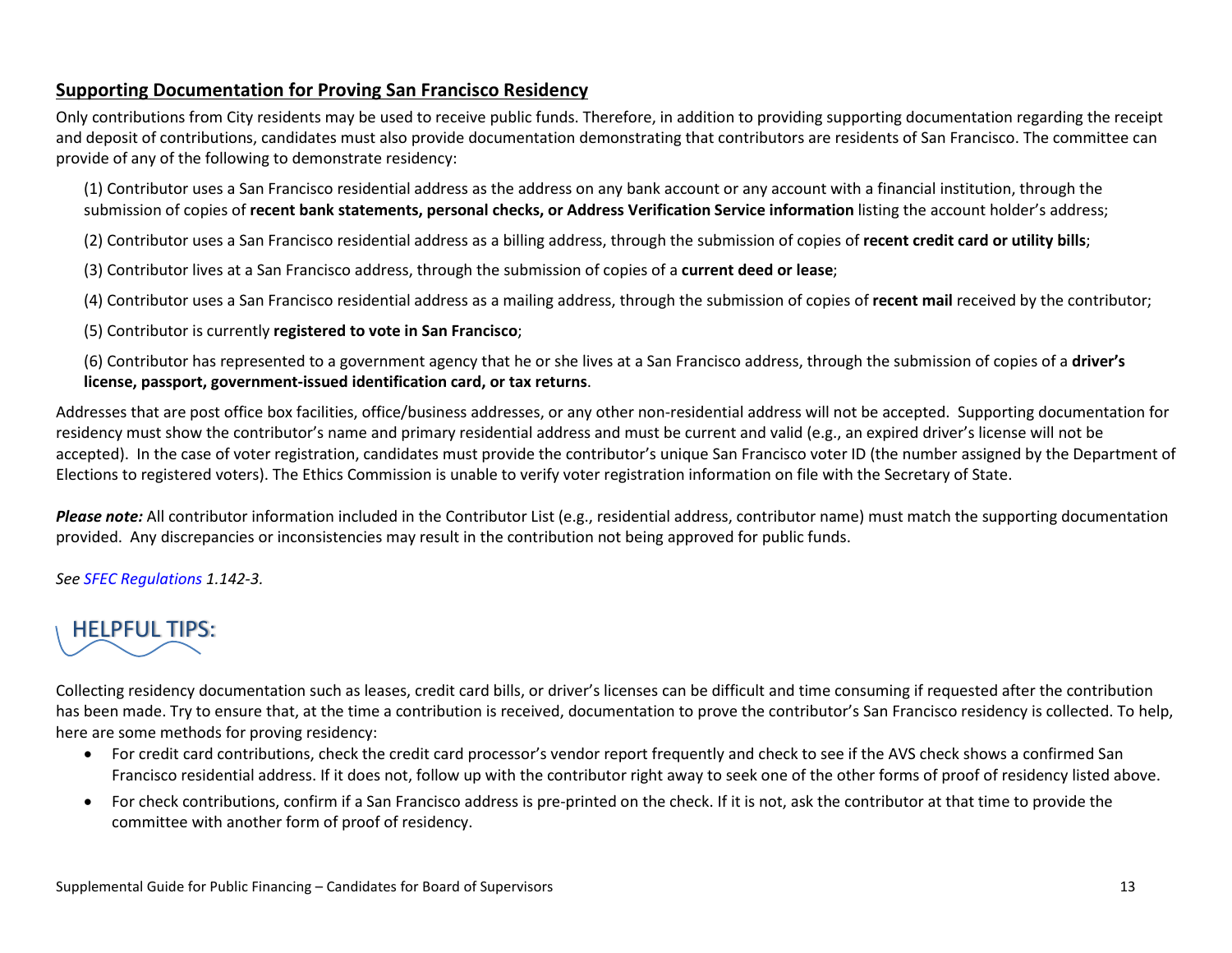- For any contribution that is not (a) a credit card contribution with an AVS-confirmed address, or (b) a check contribution with a pre-printed address, ask if they are registered to vote in San Francisco. If so, obtain the contributor's voter registration number and include it in the *Qualifying Request*.
- **AVS address confirmation, pre-printed addresses on checks, and voter registration are the most common ways to prove contributor residency.**

#### Example:

On August 8, Larry contributes \$75 in cash. Because this is a cash contribution, Larry must provide a signed and dated contributor card that includes his name, address, date and amount of contribution, and any other information the committee is required to maintain. For proof of San Francisco residency, Larry provides a San Francisco voter registration number. In the public financing submission that includes Larry's contribution, supporting documentation must include Larry's completed contributor card, voter registration information, and proof of deposit (e.g., bank deposit receipt and deposit batch list).

#### Example:

Jane contributes \$50 on August 5 with a personal check that does not show her residential address. To prove that her current residential address is in San Francisco, she provides a copy of her driver's license. When preparing a *Qualifying Request* or *Matching Request* that includes Jane's contribution, supporting documentation must include a copy of the check, a copy of Jane's driver's license, and, to show that the contribution was deposited, proof of deposit (e.g., bank deposit receipt and deposit batch list).

#### Example:

 $\searrow$  Peter contributes \$100 with a personal check with a pre-printed address and a contributor card that indicates his current residential address is different from what is printed on his check. Peter provides a copy of a residential utility bill with a billing address that matches his contributor card. When preparing a *Qualifying Request* or *Matching Request* that includes Peter's contribution, supporting documentation must include a copy of the check, the completed contributor card, and the utility bill. To show that the contribution was deposited, include proof of deposit (e.g., deposit receipt and batch list).

#### <span id="page-13-0"></span>**Deposit Batch Lists & Batch Numbers**

Each time the committee deposits cash or checks into its bank account, the cumulative deposit is called a "batch." Committees must assign each batch a unique "batch number," and list the batch number for each contribution in the contribution list. Committees may use any batch numbering system as long as it is used consistently for all deposits. In addition to numbering deposit batches, committees must maintain itemized lists of all contributions in each deposit, regardless of whether the contribution(s) will be used for the public financing program.

For example, the committee deposits three checks and cash on June 6, 2019, and this batch is numbered "2019.06.06." The deposit batch list may look like this:

| Batch 2019.06.06 - Deposited June 6, 2019 |                     |                  |  |  |  |  |
|-------------------------------------------|---------------------|------------------|--|--|--|--|
| $\mathbf{1}$ .                            | Bob Jones           | \$100.00 (check) |  |  |  |  |
|                                           | 2. Joe Smith        | \$500.00 (check) |  |  |  |  |
|                                           | 3. Jane Smith       | \$500.00 (check) |  |  |  |  |
|                                           | 4. Tom Alvarez      | \$50.00 (cash)   |  |  |  |  |
|                                           | <b>Batch Total:</b> | \$1,150.00       |  |  |  |  |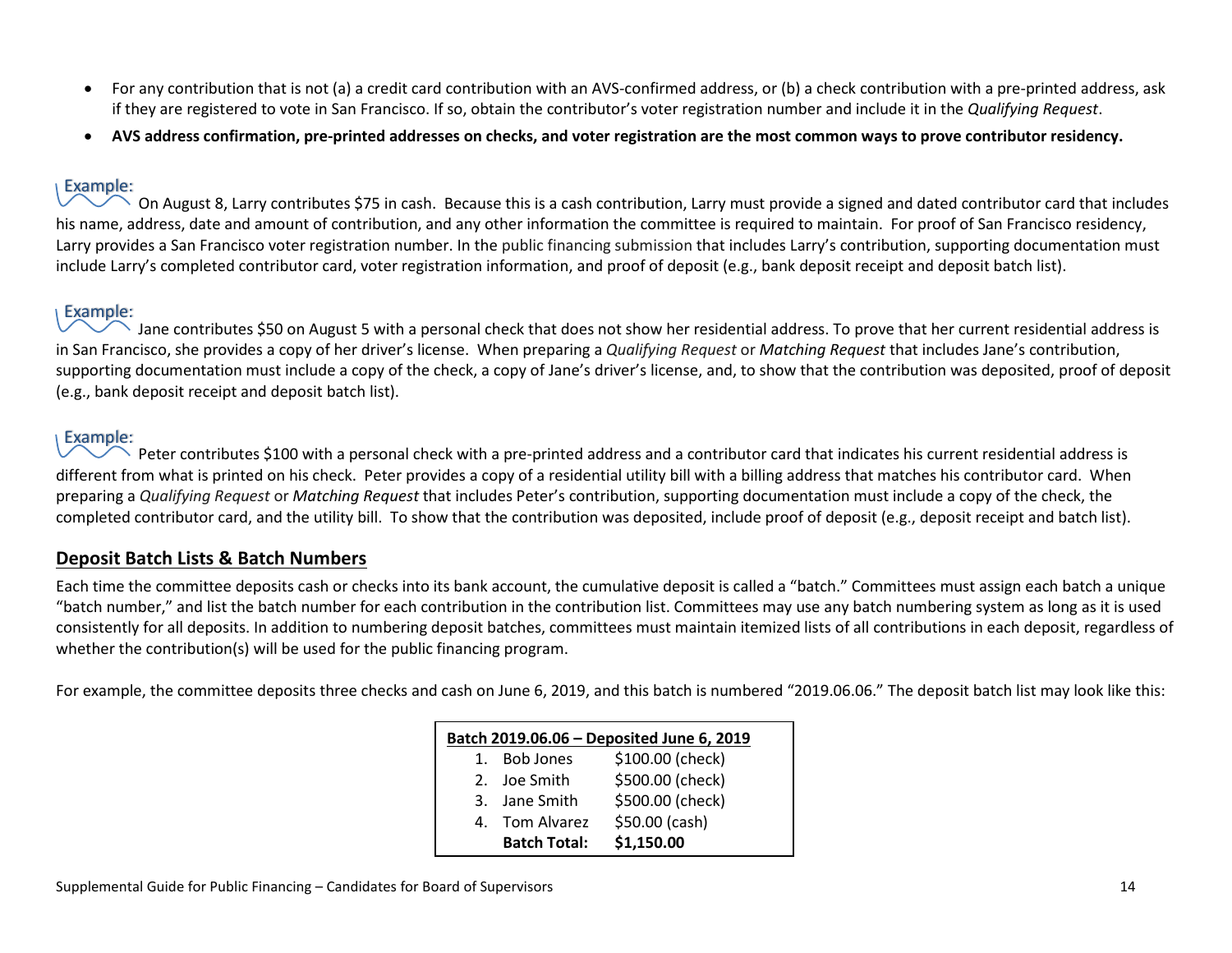If any of the contributions from this deposit batch are included in a *Qualifying Request* or *Matching Request*, batch number "2019.06.06" must be included with the contribution information. Additionally, committees must attach the batch list of all contributions that were included in this deposit batch.

If the committee accepts contributions through a credit card vendor, and funds are transferred to the committee either by a check received or electronic transfer, committees should record these contributions in numbered batches. It is recommended that a unique batch numbering sequence is used for electronic transfers to keep them separate from check/cash deposits. This will make it easier to quickly identify which types of contributions are included in each deposit.

Using the June 6, 2019 deposit example above, in addition to the individual contributions, the committee also received a check from the credit card vendor for three contributions totaling \$1,500. This check can be included with the checks and cash listed above in a single batch. The deposit batch list might look like this:

| Batch 2019.06.06 - Deposited June 6, 2019 |                     |                                          |  |  |  |  |  |
|-------------------------------------------|---------------------|------------------------------------------|--|--|--|--|--|
| $1_{-}$                                   | <b>Bob Jones</b>    | \$100.00 (check)                         |  |  |  |  |  |
|                                           | 2. Joe Smith        | \$500.00 (check)                         |  |  |  |  |  |
|                                           | 3. Jane Smith       | \$500.00 (check)                         |  |  |  |  |  |
|                                           | 4. Tom Alvarez      | \$50.00 (cash)                           |  |  |  |  |  |
|                                           | 5. Fred Lee         | \$500.00 (credit card)                   |  |  |  |  |  |
|                                           |                     | 6. Jose Rodriguez \$500.00 (credit card) |  |  |  |  |  |
|                                           | 7. Alice Howard     | \$500.00 (credit card)                   |  |  |  |  |  |
|                                           | <b>Batch Total:</b> | \$3.150.00                               |  |  |  |  |  |

## <span id="page-14-0"></span>**IV. Submitting a Qualifying Request**

In order to establish eligibility to receive public funds, in addition to meeting all other requirements of the program, candidates must submit a *Qualifying Request* with a contribution list and supporting documentation. The *Qualifying Request*, contribution list, and supporting documentation *must* be submitted electronically using the Commission'[s free electronic filing system.](https://sfethics.org/compliance/campaigns/register-for-a-campaign-committee-electronic-filing-account) When preparing the *Qualifying Request*, candidates will need to identify qualifying contributions **totaling at least \$10,000 (or \$15,000 if an incumbent**) from at least **100 unique contributors (or 150 contributors for incumbents)**.

#### **What is a qualifying contribution?**

<span id="page-14-1"></span>A qualifying contribution is:

- $\checkmark$  made by an individual who is a San Francisco resident;
- $\checkmark$  \$10 \$100 per contributor (cumulatively);
- $\checkmark$  made within 18 months prior to the election (May 8, 2021) and no later than the  $70<sup>th</sup>$  day before the election (August 30, 2022); and
- $\checkmark$  supported by appropriate documentation.

#### **What if a contributor donates less than \$10?**

If a contributor has donated less than \$10 (cumulatively), their contribution is not a qualifying contribution. However, if the contributor donates \$9, and later donates \$1, the two contributions taken together may be used as qualifying contributions.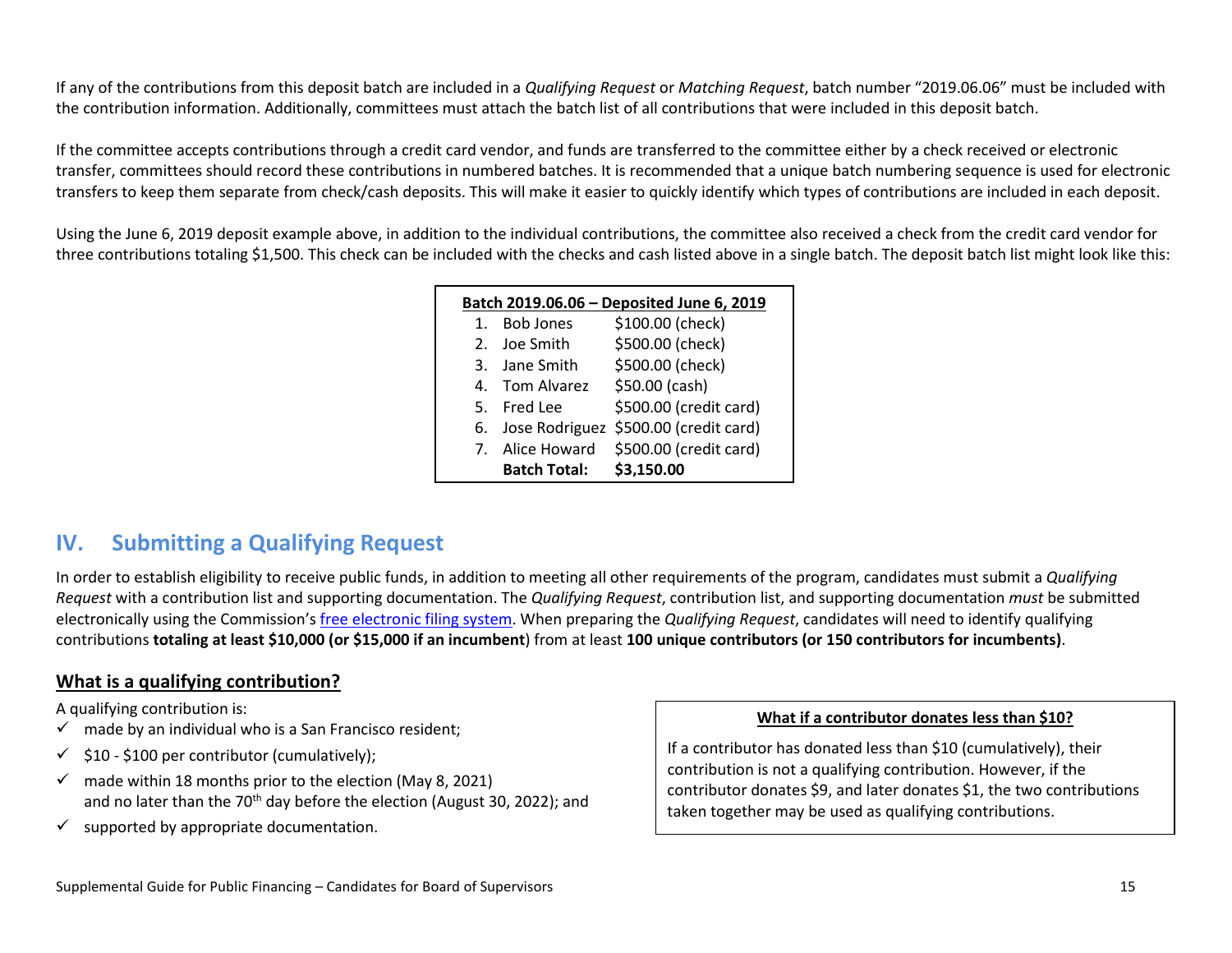For contributions greater than \$100, candidates can still submit the contribution in a *Qualifying Request*, but only the first \$100 will count as a qualifying contribution. The remaining balance may be used as a matching contribution in future submissions once certified as eligible.

Qualifying contributions do not include contributions that are:

- × made by an individual who is not a San Francisco resident;
- $\times$  made after the 70<sup>th</sup> day before the election or earlier than 18 months prior to the date of the election;
- × loans or nonmonetary contributions;
- $\times$  from the candidate or their immediate family;
- $\times$  less than \$10 (cumulatively) from a single contributor;
- × made in violation of local or state law;
- × drawn on a business account, including "sole proprietorships"; or
- × not deposited into the candidate's account, returned to the contributor, or not posted to the candidate's trust account (e.g., "bounced checks").

Contributions received to support a candidate's election to a different office or for a prior election year that were later transferred to their current committee cannot be used as Qualifying Contributions. However, if the contributions were received for a future election, and the candidate redesignates the committee for the current election cycle, contributions that fall within the designated time period may be used as Qualifying Contributions.

#### *See [S.F. C&GC](http://library.amlegal.com/nxt/gateway.dll/California/campaign/articleielectioncampaigns?f=templates$fn=default.htm$3.0$vid=amlegal:sanfrancisco_ca$anc=JD_Art.ICh.1) Code [§ 1.104](https://codelibrary.amlegal.com/codes/san_francisco/latest/sf_campaign/0-0-0-43) and [SFEC Regulations](https://sfethics.org/ethics/2011/06/-regulations-to-campaign-finance-reform-ordinance-san-francisco-campaign-and-governmental-conduct-co.html) § 1.104-2.*

#### <span id="page-15-0"></span>**How many contributions should I include on a** *Qualifying Request***?**

As noted above, non-incumbent supervisorial candidates must demonstrate they have raised \$10,000 from at least 100 contributors, and incumbent candidates must demonstrate they have raised \$15,000 from at least 150 contributors. As there is always the chance that not all contributions included in the *Qualifying Request* will be approved, candidates are encouraged to submit more than the minimum required to improve the chances their *Qualifying Request* is approved.

#### <span id="page-15-1"></span>**Required Information for Qualifying Contributions**

When completing a *Qualifying Request* and contribution list, candidates must provide the following information for each contribution:

- Name of contributor
- Address of contributor's primary residence (business, P.O. Box, or other non-residential addresses are not acceptable)
- Amount of qualifying contribution and the date it was received
- Deposit date and deposit batch number
- Method of payment

• Occupation and employer information if the cumulative amount that was received from the contributor for the calendar year is \$100 or more *See [SFEC Regulations1](https://sfethics.org/ethics/2011/06/-regulations-to-campaign-finance-reform-ordinance-san-francisco-campaign-and-governmental-conduct-co.html).142-2(c) and 1.142-3(a).*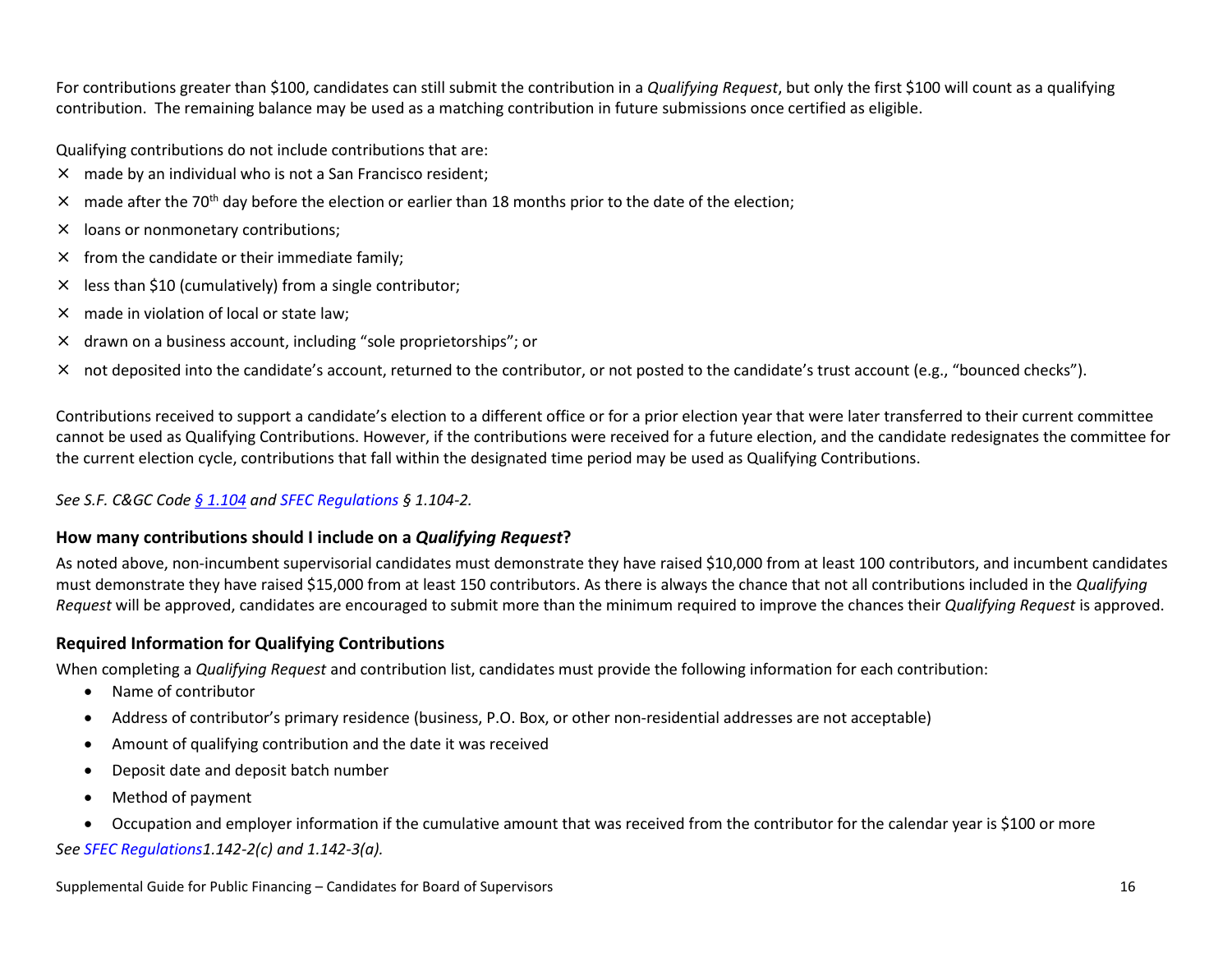#### <span id="page-16-0"></span>**What Supporting Documentation is Needed?**

As noted above, the type of supporting documents needed will vary depending on the contribution payment method. At a minimum, for each contribution included on a *Qualifying Request* there should be sufficient supporting documentation to establish:

- 1) the **contribution was received** by the committee;
- 2) the **contribution was deposited** into the committee's bank account; and
- 3) the **contributor is a resident of the City & County of San Francisco**.

When preparing the *Qualifying Request* in NetFile, or other electronic filing system, supporting documentation must be attached to the specific contribution entry it relates to. (Please refer to the NetFile Filer Guide for further instructions on how to attach supporting documentation.) The only exception is the credit card transaction report that must be sent directly to the Ethics Commission by the committee's credit card vendor (see ["Contributions Made by Credit Card"](#page-9-0) above). Any supporting documentation that is not filed electronically with the candidate's submission will not be considered or reviewed. Ethics Commission staff review each submission on its own standing and will not reopen prior submissions to review previously submitted supporting documentation.

#### *Please note: The contributor information contained in the Qualifying or Matching request must match the information in the supporting documentation. Any*  discrepancies or inconsistencies may result in a contribution being rejected, including instances where the contributor's name or address have changed.

*See S.F. C&GC Code § 1.109 and [SFEC Regulations1](https://sfethics.org/ethics/2011/06/-regulations-to-campaign-finance-reform-ordinance-san-francisco-campaign-and-governmental-conduct-co.html).104-2 and 1.142-3.*

## <span id="page-16-1"></span>**V. Review of Application**

Once the Commission has determined that a candidate meets all other requirements for the program, the candidate's *Qualifying Request*, contribution list, and supporting documentation will be reviewed to determine if the candidate meets the minimum fundraising requirement. The Executive Director may audit committee records and take whatever steps they deem necessary to determine eligibility. At any time prior to the Executive Director making a final determination regarding a candidate's current submission, the candidate may notify the Commission of their intent to withdraw and refile the *Qualifying Request* (see "Refiling" under ["What happens if candidates](#page-17-0) are not certified?" below).

<span id="page-16-2"></span>*See [S.F. C&GC](http://library.amlegal.com/nxt/gateway.dll/California/campaign/articleielectioncampaigns?f=templates$fn=default.htm$3.0$vid=amlegal:sanfrancisco_ca$anc=JD_Art.ICh.1) Code [§ 1.142\(c\).](http://library.amlegal.com/nxt/gateway.dll/California/campaign/articleielectioncampaigns?f=templates$fn=default.htm$3.0$vid=amlegal:sanfrancisco_ca$anc=JD_1.142)* 

#### **What happens when a candidate is certified as eligible to receive public financing?**

If the Executive Director determines that a candidate has satisfied all the requirements described above (and detailed i[n Section 1.140](https://codelibrary.amlegal.com/codes/san_francisco/latest/sf_campaign/0-0-0-303) of the CFRO), they will notify the candidate and certify to the Controller that the candidate is eligible to receive public funds. The Executive Director will make their determination within 30 days from the date the *Qualifying Request* is filed, provided that all determinations are made by the 55<sup>th</sup> day before the election. The Executive Director may conditionally certify a candidate if they satisfy all the requirements of Section 1.140 but are not yet opposed by a qualified candidate who is eligible to receive public financing or who has received contributions or made expenditures that equal or exceed \$10,000.

#### *Reminder: All payments of public funds must be deposited into the campaign contribution trust account of the candidate's election committee.*

Supplemental Guide for Public Financing – Candidates for Board of Supervisors 17 and 17 and 17 and 17 and 17 and 17 and 17 and 17 and 17 and 17 and 17 and 17 and 17 and 17 and 17 and 17 and 17 and 17 and 17 and 17 and 17 a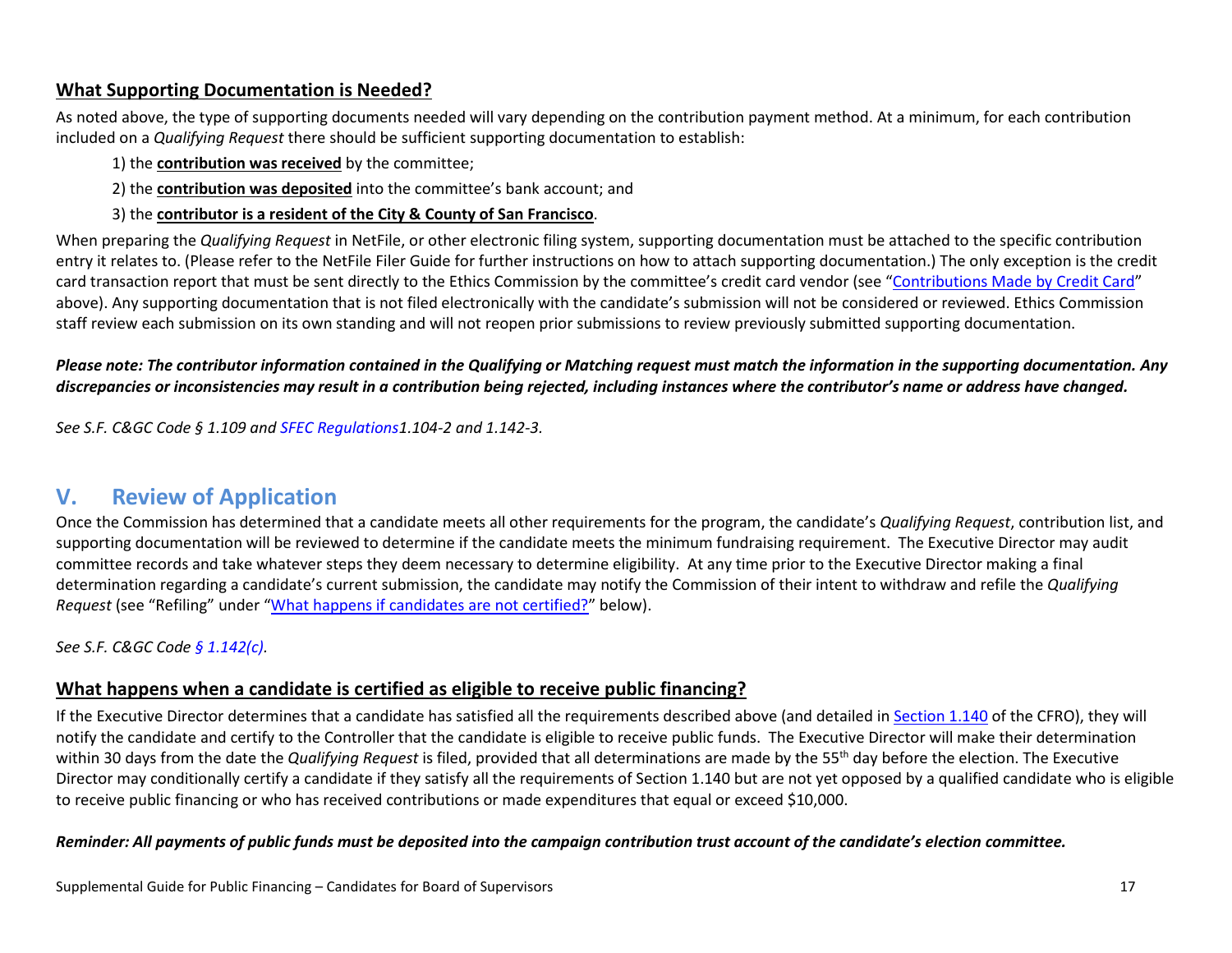#### <span id="page-17-0"></span>**What happens if candidates are not certified?**

If the Executive Director determines the *Qualifying Request* is incomplete or otherwise inadequate to establish eligibility, candidates will receive written notification that the submission was rejected and candidates will not be certified. If the *Qualifying Request* is not approved, candidates may be able to refile or resubmit the *Qualifying Request*, as described below.

#### <span id="page-17-1"></span>**Refiling**

Up to the 70th day before the election, a candidate may refile their *Qualifying Request*. This refiling may include qualifying contributions and supporting documentation not included in previously submitted requests. Before refiling a *Qualifying Request*, candidates must notify the Ethics Commission in writing (email is acceptable) that they intend to withdraw the current *Qualifying Request* and refile a new *Qualifying Request*. Candidates may continue to withdraw and refile new *Qualifying Requests* provided that no refiling is submitted after the 70th day before the election.

#### <span id="page-17-2"></span>**Resubmission**

After the 70th day before the election, if a candidate is notified their *Qualifying Request* has been rejected, a candidate may only resubmit their *Qualifying Request*. This resubmission must be filed within five business days from the date of notification, provided that all resubmissions are filed by the 60<sup>th</sup> day before the election. The resubmission may not include new qualifying contributions not previously submitted, but may include additional supporting documentation. Additional resubmissions may be permitted at the Executive Director's discretion, provided that no resubmission is filed later than the 60<sup>th</sup> day before the election. If candidates do not resubmit by the deadline, or if no resubmissions are permitted, the Executive Director's decision is final.

#### <span id="page-17-3"></span>**Appeal to the Ethics Commission**

If the Executive Director makes a final determination that a candidate's timely filed *Qualifying Request* fails to establish eligibility for public financing, the candidate may appeal the determination to the Ethics Commission. The candidate must deliver the written appeal to the Ethics Commission within five calendar days of notification of the Executive Director's final determination. A candidate who has failed to timely file a Statement of Participation or *Qualifying Request* may not appeal his or her failure to meet a deadline to the Commission.

<span id="page-17-4"></span>*See [S.F. C&GC](http://library.amlegal.com/nxt/gateway.dll/California/campaign/articleielectioncampaigns?f=templates$fn=default.htm$3.0$vid=amlegal:sanfrancisco_ca$anc=JD_Art.ICh.1) Code [§ 1.142\(g\);](http://library.amlegal.com/nxt/gateway.dll/California/campaign/articleielectioncampaigns?f=templates$fn=default.htm$3.0$vid=amlegal:sanfrancisco_ca$anc=JD_1.142) [SFEC Regulations](https://sfethics.org/ethics/2011/06/-regulations-to-campaign-finance-reform-ordinance-san-francisco-campaign-and-governmental-conduct-co.html) § 1.142-6.*

#### **What if a candidate withdraws or fails to qualify to appear on the ballot?**

If a candidate withdraws or fails to qualify to appear on the ballot in the election for which the public funds were provided, they must repay to the Election Campaign Fund the full sum of public funds received. In addition, individuals who cease to be a qualified candidate must do any of the following with contributions remaining in their account: 1) return contributions to donors on a last-in, first-out basis; 2) donate contributions to the City or a charitable organization; or 3) pay outstanding campaign debts or expenses associated with terminating a committee.

*See [S.F. C&GC](http://library.amlegal.com/nxt/gateway.dll/California/campaign/articleielectioncampaigns?f=templates$fn=default.htm$3.0$vid=amlegal:sanfrancisco_ca$anc=JD_Art.ICh.1) Code [§ 1.122\(b\)](http://library.amlegal.com/nxt/gateway.dll/California/campaign/articleielectioncampaigns?f=templates$fn=default.htm$3.0$vid=amlegal:sanfrancisco_ca$anc=JD_1.122) an[d 1.148\(b\).](http://library.amlegal.com/nxt/gateway.dll/California/campaign/articleielectioncampaigns?f=templates$fn=default.htm$3.0$vid=amlegal:sanfrancisco_ca$anc=JD_1.148)*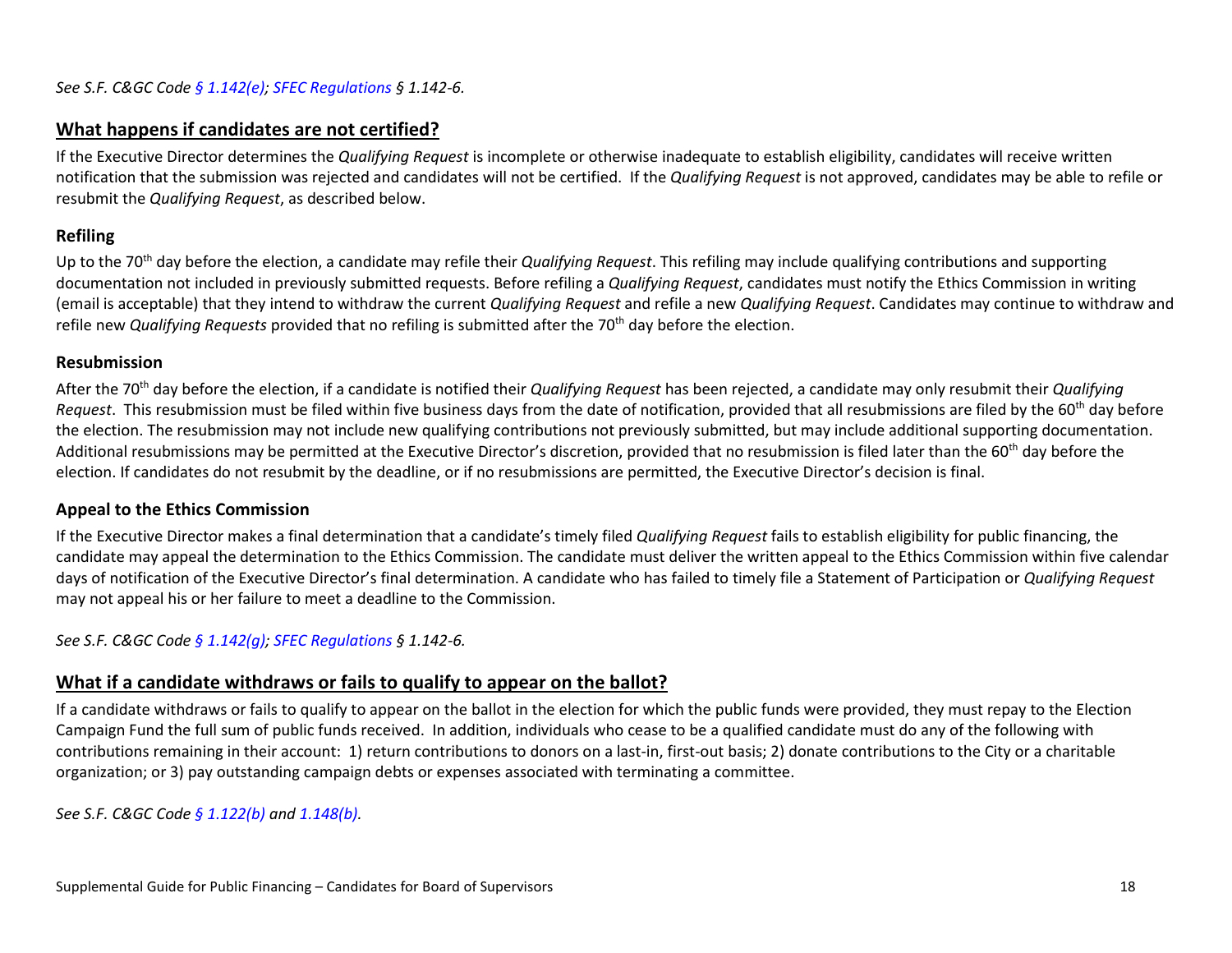#### <span id="page-18-0"></span>**What if a contribution in the** *Qualifying Request* **is returned or forfeited?**

If the committee returns to contributors or forfeits to the City any contributions approved in the *Qualifying Request*, thereby reducing the total amount of approved contributions in the *Qualifying Request* below the minimum fundraising level (\$15,000 for incumbents; \$10,000 for non-incumbents), the candidate will no longer meet the requirements to qualify for public financing and will not be eligible to receive additional public funds.

To remedy this situation, candidates should immediately notify the Ethics Commission of the contribution(s) in question. Candidates may be required to submit a *Matching Request* (see ["Submitting a Matching Request"](#page-20-1) below) with "replacement" contributions that meet the requirements of qualifying contributions and equal the amount of contributions that were returned or forfeited to bring the total amount of approved contributions in the *Qualifying Request* to the required fundraising level. If a candidate can not submit a sufficient amount of qualifying contributions to be used as replacements, or are otherwise unable to reestablish their eligibility, the candidate will no longer be eligible to receive additional public funds.

Forfeited contributions or public funds may be submitted to the Ethics Commission either by mail with a memo indicating the reason for forfeiture (including an itemized list of forfeited contributions) or electronically using th[e Online Late Fee Payment System](https://sfethics.org/compliance/campaigns/late-fees) (Select fee type: Remittance).

## <span id="page-18-1"></span>**VI. Disbursement of Public Funds**

The Ethics Commission will notify the Controller's Office in writing of all payments owed to candidates under the City's public financing program. The Controller will disburse payments to candidates in accordance with the determinations made by the Executive Director. *Prior to the disbursement of any public funds, committees must submit a "Statement of Understanding Regarding Audits" signed and dated by the candidate and the committee*.

#### <span id="page-18-2"></span>**How much public funding will candidates receive initially?**

Once the *Qualifying Request* is approved, and candidates are certified as eligible to receive public funds, the Commission will direct the Controller's Office to disburse an initial grant of **\$60,000** to the candidate's committee. Additional funds may be disbursed based on the submission of a *Matching Request*.

<span id="page-18-3"></span>*See [S.F. C&GC](http://library.amlegal.com/nxt/gateway.dll/California/campaign/articleielectioncampaigns?f=templates$fn=default.htm$3.0$vid=amlegal:sanfrancisco_ca$anc=JD_Art.ICh.1) Code [§ 1.144\(d\),](http://library.amlegal.com/nxt/gateway.dll/California/campaign/articleielectioncampaigns?f=templates$fn=default.htm$3.0$vid=amlegal:sanfrancisco_ca$anc=JD_1.144) [SFEC Regulations](https://sfethics.org/ethics/2011/06/-regulations-to-campaign-finance-reform-ordinance-san-francisco-campaign-and-governmental-conduct-co.html) § 1.144(f)-1.* 

#### **When will candidates receive public funds?**

The earliest date public funds can be disbursed to candidates is the 142nd day before the date of the election. For the November 2022 election, this is **Monday, June 20<sup>th</sup>, 2022**. If a candidate is certified as eligible for public financing before this date, the Controller's Office will disburse funds on this date. After the 142<sup>nd</sup> day threshold, the Controller's Office will disburse payments within 2 business days from when a candidate's submission is approved. Candidates certified as eligible to receive public financing will have access to funds from the Election Campaign Fund on a first-come, first-served basis.

#### <span id="page-18-4"></span>**How will candidates receive public funds?**

The Controller's Office is responsible for issuing public financing payments to all eligible candidates. Authorized payments are disbursed to eligible candidates within two business days, except during the 15 days preceding the election date, when payments will be disbursed within 24 hours.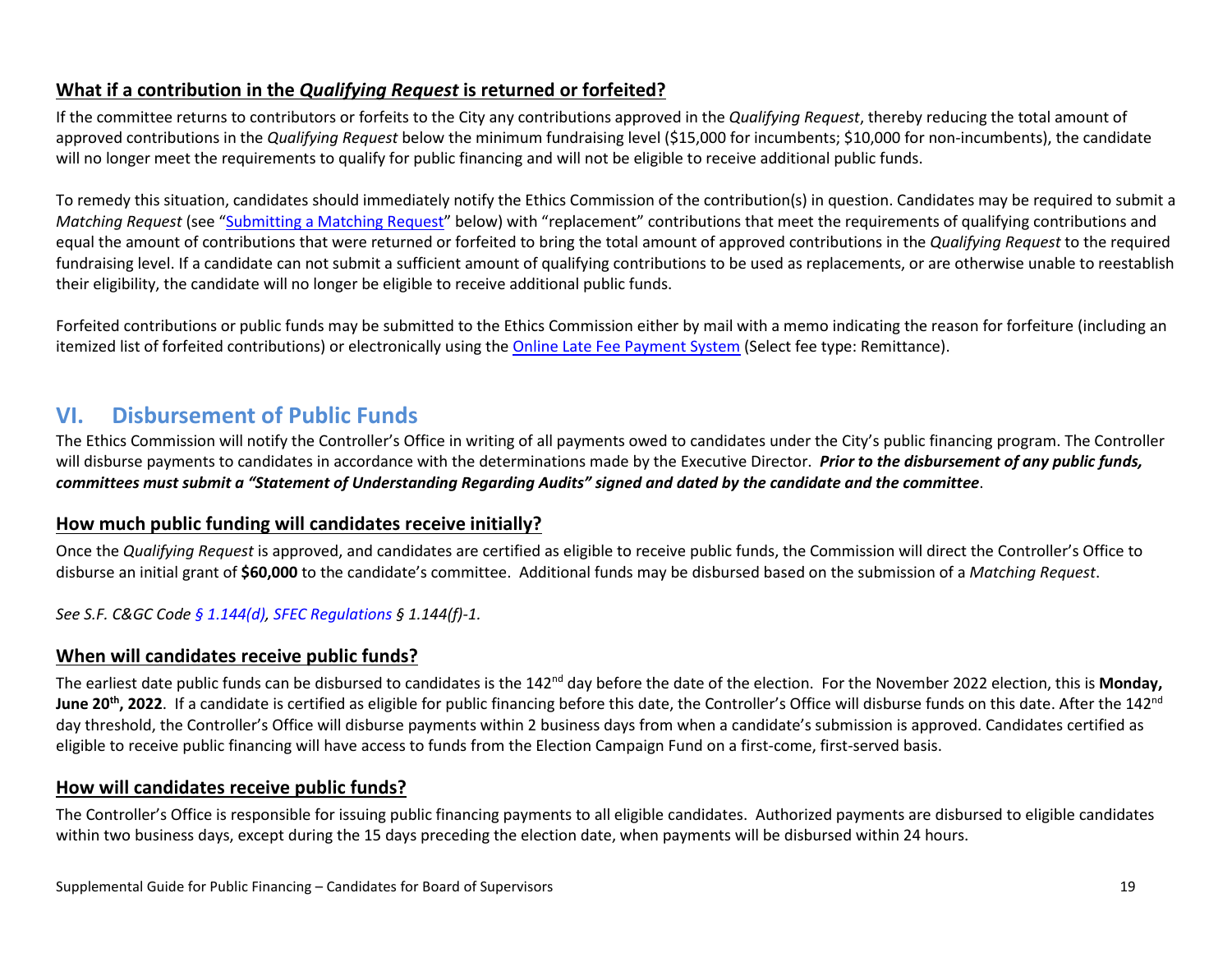#### <span id="page-19-0"></span>**Payments Issued by Check**

Check payments are processed and disbursed by the City Controller's Office. Checks will be sent by standard mail to the address listed in the IRS Form W-9 submitted by the committee to obtain the supplier ID. It is important that committees list an address that can receive mail and is regularly checked.

#### <span id="page-19-1"></span>**Payments Issued by Electronic Transfer (ACH)**

Committees may also be eligible to receive payments by electronic transfer (ACH). Please visit the **Electronic Payments to Vendor** page on the Controller's website to register the committee as a vendor using the assigned supplier ID number. Please note that establishing eligibility for electronic payments can take time, and processing payments may take an additional one to two business days. Any candidate interested in electronic payments is strongly encouraged to obtain a supplier ID and apply for electronic payments as early as possible.

<span id="page-19-2"></span>*See [S.F. C&GC](http://library.amlegal.com/nxt/gateway.dll/California/campaign/articleielectioncampaigns?f=templates$fn=default.htm$3.0$vid=amlegal:sanfrancisco_ca$anc=JD_Art.ICh.1) Code [§ 1.144\(a\) & \(d\)](http://library.amlegal.com/nxt/gateway.dll/California/campaign/articleielectioncampaigns?f=templates$fn=default.htm$3.0$vid=amlegal:sanfrancisco_ca$anc=JD_1.144)*.

#### **Payment is not final determination**

A payment of public funds to the candidate does not constitute a final determination of the amount that the candidate is entitled to receive or keep, and candidates must continue to meet all eligibility requirements of the public financing program. The Commission may conduct internal reviews to help ensure accountability in the administration of the program. If it is determined that payments to the candidate were in excess, or that a candidate is no longer eligible to receive public funds, the Ethics Commission will notify the Controller and the candidate. In addition to any other penalties, the candidate may be required to repay to the City a portion of, or all, public funds received.

### <span id="page-19-3"></span>**VII. Uses of Public Funds**

All public financing payments received from the City and County of San Francisco must be deposited into the committee's Campaign Contribution Trust Account. A candidate may use public funds to pay for qualified campaign expenditures and to repay loans used to pay for qualified campaign expenditures.

#### <span id="page-19-4"></span>**What is a Qualified Campaign Expenditure?**

A **qualified campaign expenditure** is any expenditure that a candidate committee makes for the purpose of influencing or attempting to influence the actions of the voters for the candidate's election to the Board of Supervisors. Qualified campaign expenses also include administrative and overhead costs such as consultant and treasurer fees, and costs associated with operating a campaign office.

#### **Examples of Qualified Campaign Expenditures:**

- Printed literature, mailings, and other campaign ads/communications
- Campaign consultant fees and expenses
- Rent and utility expenses for a campaign office (up to 30 days after the election date)
- Staffing expenses related to campaign activities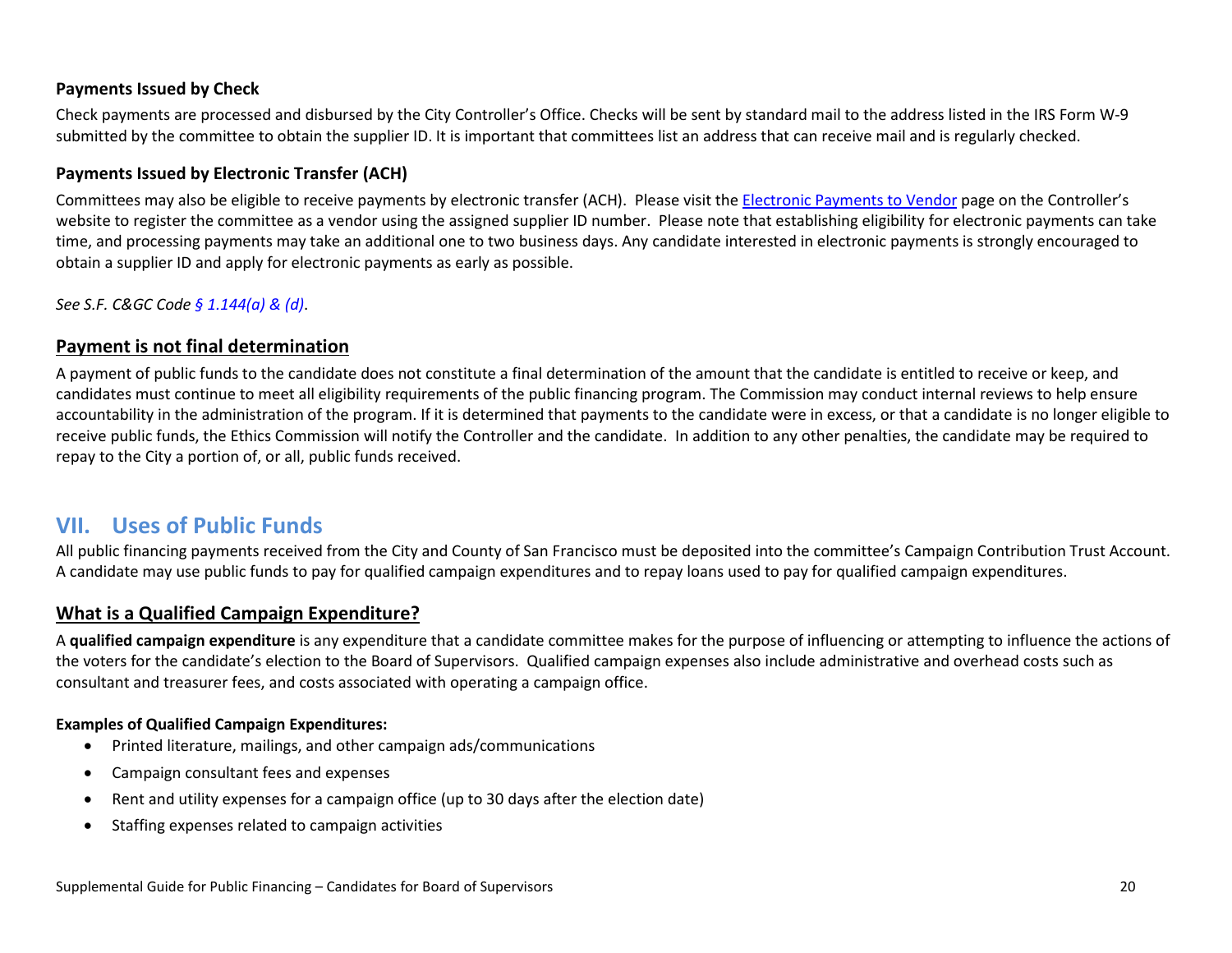Public funds that remain in a candidate's account after the election date can be used to pay for a limited range of expenses associated with an audit such as bank fees and expenses related to the audit and the filing of post-election campaign disclosure reports (see ["After The Election"](#page-24-0) section below).

#### <span id="page-20-0"></span>**What are Non-Qualified Campaign Expenditures?**

There are several types of expenditures a candidate may **not** use public funds to pay for and instead must use private contributions or loans. These include (but are not limited to):

- Expenses incurred in connection with an administrative or judicial proceeding.
- Expenses to pay administrative, civil or criminal fines, including late filing fines.
- Expenses to pay for inaugural activities or officeholder expenses after the election date.
- Costs incurred after the election date that did not directly affect the outcome of the election.

*Remember*: If a candidate uses any portion of a loan to pay for non-qualified campaign expenditures, that portion of the loan may not be repaid with public funds.

#### **What happens if I use public funds on non-qualified campaign expenditures?**

If the Ethics Commission determines that a candidate used any amount of public funds for something other than qualified campaign expenditures, the candidate shall pay to the Ethics Commission an amount equal to the improper expenditure.

*See S.F. C&GC Code [§ 1.104](http://library.amlegal.com/nxt/gateway.dll/California/campaign/articleielectioncampaigns?f=templates$fn=default.htm$3.0$vid=amlegal:sanfrancisco_ca$anc=JD_1.104) & [1.148;](http://library.amlegal.com/nxt/gateway.dll/California/campaign/articleielectioncampaigns?f=templates$fn=default.htm$3.0$vid=amlegal:sanfrancisco_ca$anc=JD_1.148) [SFEC Regulations](https://sfethics.org/ethics/2011/06/-regulations-to-campaign-finance-reform-ordinance-san-francisco-campaign-and-governmental-conduct-co.html) § 1.148-1.*

### <span id="page-20-1"></span>**VIII. Submitting a Matching Request**

Once certified as eligible to receive public financing, candidates are eligible to make claims for additional public funds. The amount of funds a candidate can receive is dependent on the amount of additional contributions, called matching contributions, the candidate submits.

#### <span id="page-20-2"></span>**What is a matching contribution?**

Matching Contributions are contributions that meet the following:

- $\checkmark$  In aggregate do not exceed \$150 from a single source, including contributions approved in prior submissions;
- $\checkmark$  Has not already been matched for public funds (Example: If a \$50 contribution was approved in the *Qualifying Request*, it may not be used again in a *Matching Request*);
- $\checkmark$  Is made by an individual who is a San Francisco resident;
- Is made no earlier than 18 months prior to the election and no later than the 30<sup>th</sup> day following the date of the election; and
- $\checkmark$  Is supported by appropriate documentation.

#### *See S.F. C&GC Code [§ 1.104.](http://library.amlegal.com/nxt/gateway.dll/California/campaign/articleielectioncampaigns?f=templates$fn=default.htm$3.0$vid=amlegal:sanfrancisco_ca$anc=JD_1.104)*

Supplemental Guide for Public Financing – Candidates for Board of Supervisors 21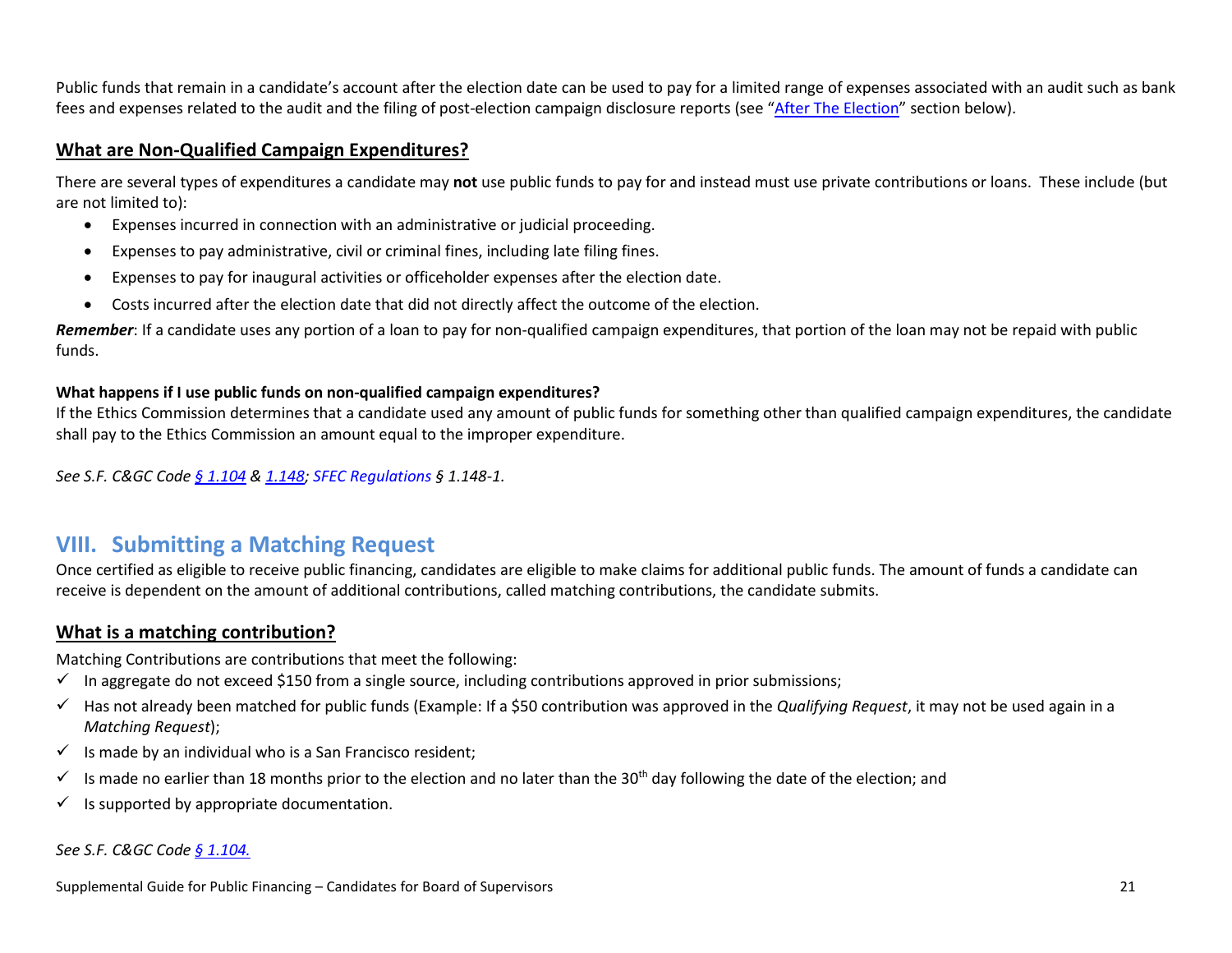#### <span id="page-21-0"></span>**How Do Candidates Make a Claim for Matching Funds?**

To make a claim for additional public funds, candidates must submit a *[Matching Request](https://sfethics.org/compliance/campaigns/complete-list-of-campaign-public-finance-forms)*. Filing a *Matching Request* and supporting documentation is very similar to filing a *Qualifying Request*. The *Matching Request* is filed electronically. Also, a *Matching Request* must be accompanied by the same contribution list and supporting documentation used to verify contributions in the *Qualifying Request*. To review what supporting documentation is required, please refer to the ["What Supporting Documentation is Needed?](#page-16-0)" section above. For instructions on how to file a *Matching Request* using the Commission's public filing system NetFile, refer to the NetFile Filer Guide.

#### <span id="page-21-1"></span>**Is There a Minimum Amount of Contributions Required for a** *Matching Request***?**

Yes. Any submission of a claim for public funds must include a minimum of \$1,000 of matching contributions, except during the final 14 days before an election, when a claim for public funds only needs to include a minimum of \$200 of matching contributions.

#### <span id="page-21-2"></span>**How often may candidates submit a claim?**

As long as candidates remain eligible to receive public funds, they may submit claims for additional funds on a continuous first-come, first-served basis. Once a candidate has been notified of a determination on an existing request, they may submit a new claim. This means a candidate may only have one request pending before the Ethics Commission at any time.

#### <span id="page-21-3"></span>**When is the last day a candidate may request matching funds?**

All claims for public funds must be submitted no later than 5:00 PM on the 30<sup>th</sup> day after an election (December 8, 2022).

#### <span id="page-21-4"></span>*See S.F. C&GC Code [§ 1.144\(e\).](http://library.amlegal.com/nxt/gateway.dll/California/campaign/articleielectioncampaigns?f=templates$fn=default.htm$3.0$vid=amlegal:sanfrancisco_ca$anc=JD_1.144)*

#### **How much can a candidate receive after the initial payment?**

As shown in the table below, after the initial payment of \$60,000, candidates will receive six dollars (\$6) from the Election Campaign Fund for each additional dollar of matching contributions raised, up to \$32,500 raised by non-incumbents, and \$32,000 raised by incumbents. The maximum amount of public funds a candidate may receive is **\$255,000 for non-incumbents** and **\$252,000 for incumbents**. See the table below for a summary of potential payments.

|                      | <b>Non-Incumbent Candidates</b> |                                        | <b>Incumbent Candidates</b> |                                 |  |
|----------------------|---------------------------------|----------------------------------------|-----------------------------|---------------------------------|--|
|                      | Private<br>Contributions        | <b>Matching Public</b><br><b>Funds</b> | Private<br>Contributions    | Matching<br><b>Public Funds</b> |  |
| <b>Initial Grant</b> | \$10,000                        | \$60,000                               | \$15,000                    | \$60,000                        |  |
| 1:6                  | \$32,500                        | \$195,000                              | \$32,000                    | \$192,000                       |  |
| <b>Totals</b>        | \$42,500                        | \$255,000                              | \$47,000                    | \$252,000                       |  |

*See S.F. C&GC Code [§ 1.144\(d\).](http://library.amlegal.com/nxt/gateway.dll/California/campaign/articleielectioncampaigns?f=templates$fn=default.htm$3.0$vid=amlegal:sanfrancisco_ca$anc=JD_1.144)*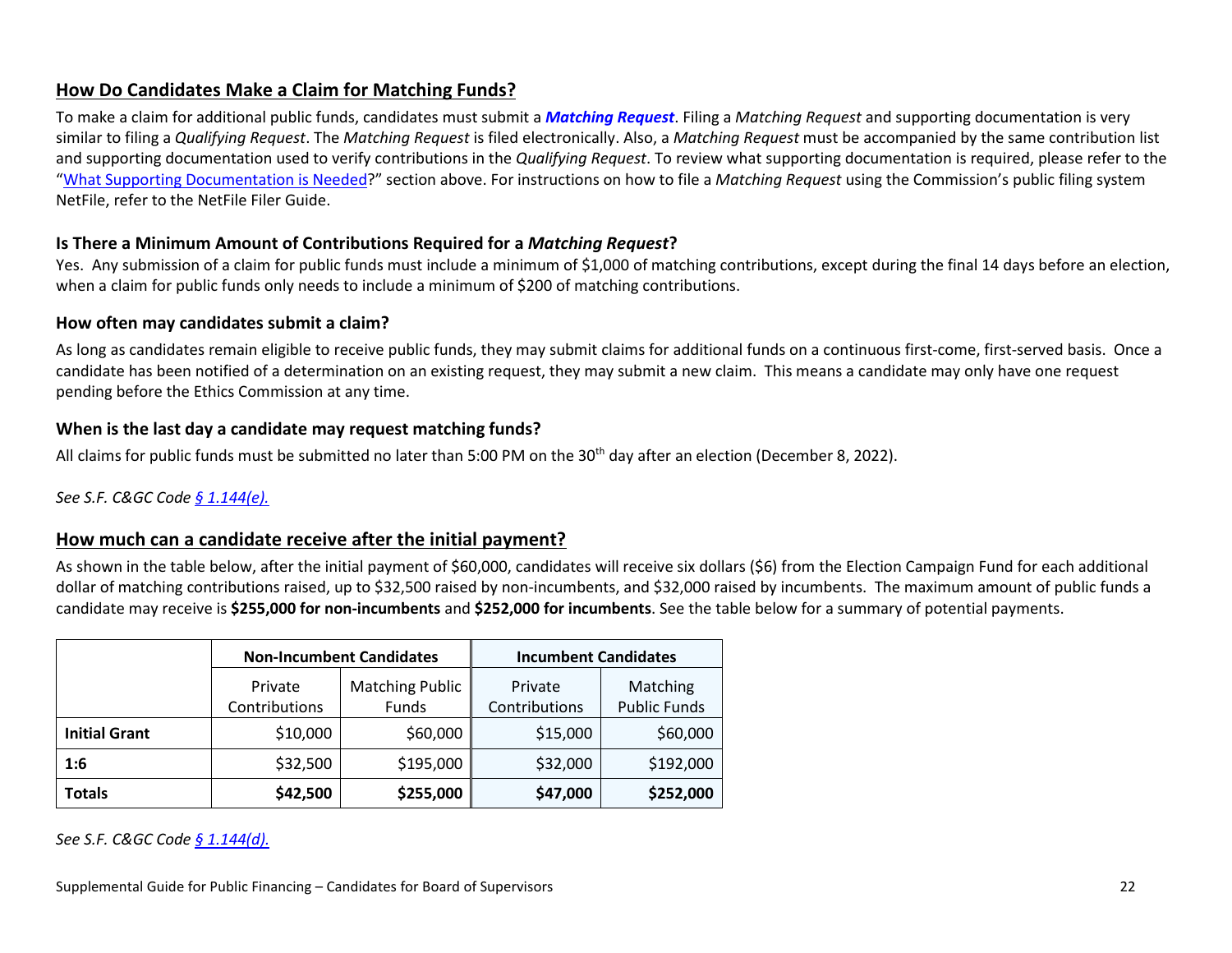## <span id="page-22-0"></span>**IX. Understanding Individual Expenditure Ceilings**

Unlike candidates for other City offices, candidates for the Board of Supervisors are not subject to the voluntary expenditure ceiling (VEC). Instead, candidates for the Board of Supervisors who participate in the public financing program are subject to an Individual Expenditure Ceiling (IEC). The IEC is a limit on the total amount of expenditures (both made and accrued) a candidate may make during their campaign.

The IEC only applies to candidates for Board of Supervisors who are certified to receive public financing or have a *Qualifying Request* pending review. For supervisorial candidates the IEC starts at \$350,000. Candidates may only exceed this amount once notified by the Commission that their IEC has been adjusted.

#### <span id="page-22-1"></span>**Adjusting the Individual Expenditure Ceilings**

Adjustments to an individual candidate's IEC will be based on the amount of supportive funds a candidate's opponent has received and any third-party spending made in opposition to the candidate. IEC limits can be raised in increments of \$50,000, but cannot be reduced or removed. This means publicly financed candidates will always be bound by an IEC. Because IEC limits are adjusted on an individual basis, candidates in the same race may have different IEC limits.

#### **Factors used to determine IEC adjustments**

Ethics Commission staff will monitor and review candidate and third-party filings to determine changes to the following:

Candidate Supportive Funds (CSF): The sum of all funds (i.e., monetary contributions, loans, in-kind contributions, and public funds) received by a candidate. This amount is capped at the candidate's current IEC.

Third-Party Supportive Funds (TPS): Any expenditures made by any person/committee (other than a candidate) to support that candidate.

Total Supportive Funds (TSF)**:** The sum of Candidate Supportive Funds and Third-Party Supportive Funds supporting that candidate.

Total Opposition Spending (TOS): The sum of all expenditures made any person/committee (other than a candidate) to oppose a specific candidate.

*See S.F. C&GC Code [§ 1.143\(b\);](http://library.amlegal.com/nxt/gateway.dll/California/campaign/articleielectioncampaigns?f=templates$fn=default.htm$3.0$vid=amlegal:sanfrancisco_ca$anc=JD_1.143) [SFEC Regulations](https://sfethics.org/ethics/2011/06/-regulations-to-campaign-finance-reform-ordinance-san-francisco-campaign-and-governmental-conduct-co.html) § 1.143-1 & -2.*

#### <span id="page-22-2"></span>**What happens if candidates exceed the IEC?**

Once certified to receive public funding, a candidate may not make or incur any expenditures that would cause their total reported expenditures to exceed their current IEC amount. If, at any time during the campaign, the sum of the committee's expenditures (both paid and accrued) exceeds the current IEC by 10 percent or more, candidates may be required to return **all** public funds received. Candidates may also be subject to other enforcement penalties.

*See S.F. C&GC Code [§ 1.150\(b\).](http://library.amlegal.com/nxt/gateway.dll/California/campaign/articleielectioncampaigns?f=templates$fn=default.htm$3.0$vid=amlegal:sanfrancisco_ca$anc=JD_1.150)*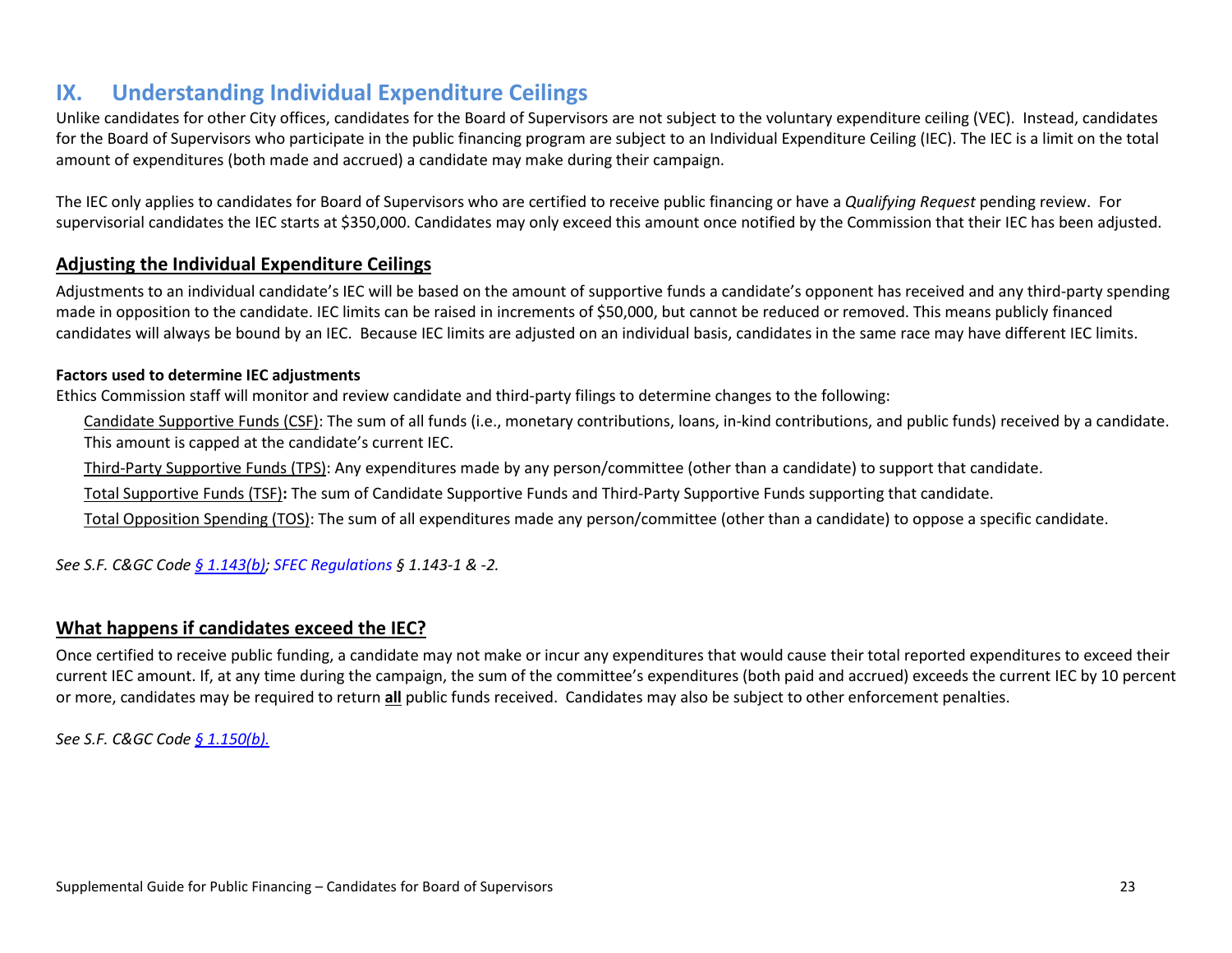

A Board of Supervisor district race features three candidates, Alvin, Biao, and Carla. Candidates Biao and Carla have been certified to receive public financing ("PF"), but Candidate Alvin has not ("NP"). The IEC limit for Candidates Biao and Carla is initially set at \$350,000. On this day, two third-party expenditures were reported and all three candidates reported new fundraising amounts on *Threshold Notices*:

#### Candidate Alvin (NP)

Recently reported total funds received: \$340,000

Candidate Biao (PF) Recently reported total funds received: \$320,000

Candidate Carla (PF) Recently reported total funds received: \$370,000

Third-Party Committees \$15,000 in spending *opposing* Candidate Biao \$20,000 in spending *supporting* Candidate Carla No spending for/against Candidate Alvin

| <b>Candidate Name</b> | <b>Initial IEC</b> | Candidate<br>Supportive<br><b>Funds</b> | <b>Third-Party</b><br>Supportive<br><b>Funds</b> | <b>Total</b><br><b>Supportive</b><br>Funds (TSF) | Total<br><b>Opposition</b><br><b>Spending (TOS)</b> | Opponent's<br>$TSF + TOS$ | <b>New IEC</b> |
|-----------------------|--------------------|-----------------------------------------|--------------------------------------------------|--------------------------------------------------|-----------------------------------------------------|---------------------------|----------------|
| Candidate Alvin (NP)  | N/A                | \$340,000                               | \$0                                              | \$340,000                                        | \$0                                                 | \$370,000                 | N/A            |
| Candidate Biao (PF)   | \$350,000          | \$320,000                               | \$0                                              | \$320,000                                        | \$15,000                                            | \$385,000                 | \$400,000      |
| Candidate Carla (PF)  | \$350,000          | \$350,000                               | \$20,000                                         | \$370,000                                        | \$0                                                 | \$340,000                 | \$350,000      |

#### **Explanation of the IEC adjustment in District 1:**

Candidate Alvin has raised \$340,000 and has not received any Third-Party Supportive Funds. Candidate Alvin's Total Supportive Funds (TSF) = \$340,000

Candidate Biao has raised \$320,000 and has not received any Third-Party Supportive Funds. Candidate Biao's Total Supportive Funds (TSF) = \$320,000

Candidate Carla has raised \$370,000 and has received \$20,000 in Third-Party Supportive Funds. Even though Carla raised \$370,000 in funds, only \$350,000 (an amount equal to their current IEC) is counted towards their Total Supportive Funds. Candidate Carla's Total Supportive Funds (TSF) = \$370,000.

The Executive Director will adjust the IEC of the candidates as follows:

- For Candidate Alvin, there will be no adjustment. Explanation: Candidate Alvin is not a publicly financed candidate and is not subject to an IEC.
- For Candidate Biao, their IEC will be adjusted to \$400,000. Explanation: The highest Total Supportive Funds among Candidate Biao's opponents is \$370,000 (for Candidate Carla). There was also \$15,000 in Total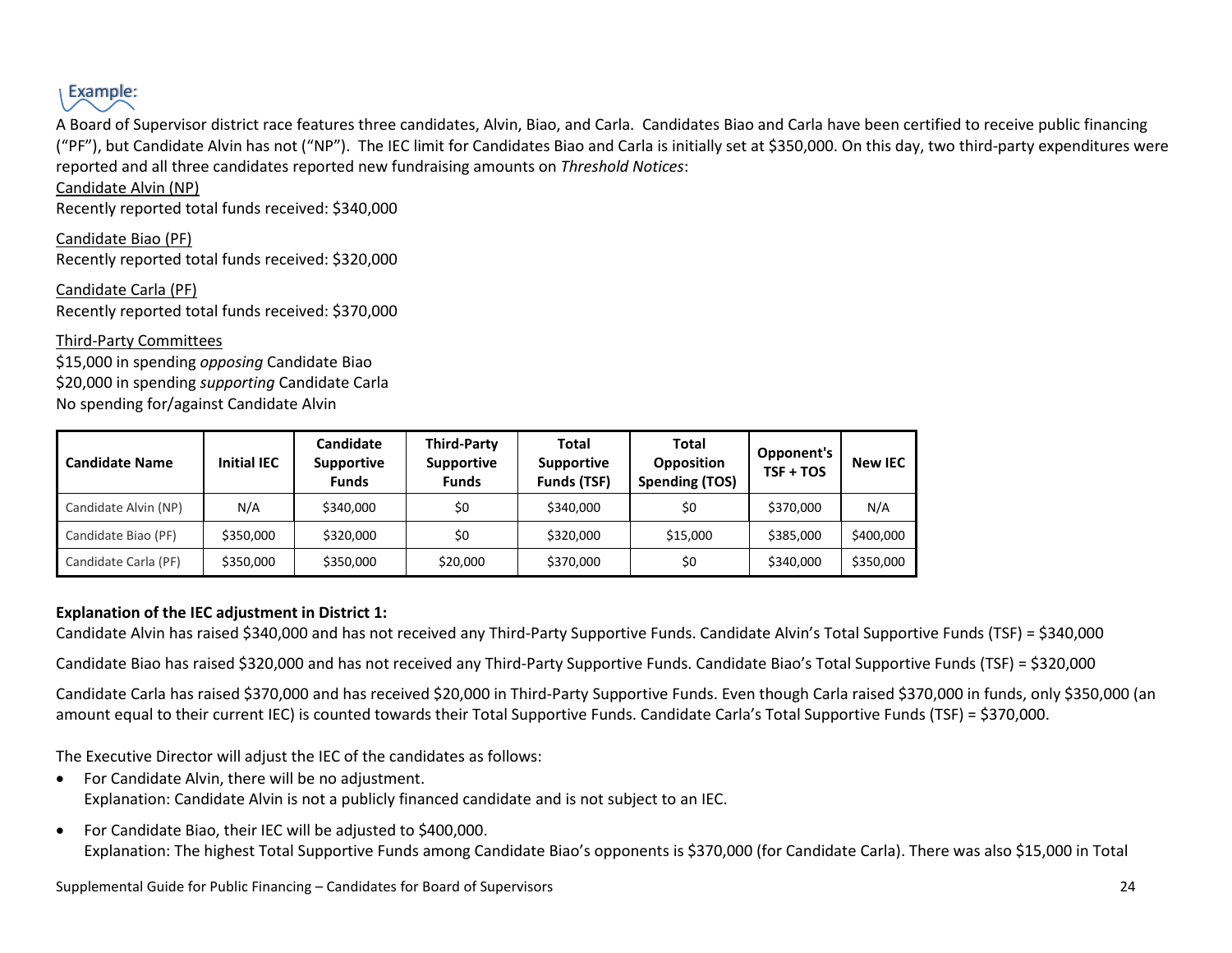Opposition Spending against Candidate Biao. Candidate Biao's Opponent Total Supportive Funds + Total Opposition Spending = \$385,000. Because this amount exceeds Candidate Biao's current IEC, an adjustment is required. IEC adjustments are made in increments of \$50,000, and Candidate Biao's IEC is raised to \$400,000.

#### • For Candidate Carla, there will be no adjustment.

Explanation: The highest Total Supportive Funds among Candidate Carla's opponents is \$340,000 (for Candidate Alvin). Because there has been no opposition spending against Carla, their Opponent Total Supportive Funds + Total Opposition Spending (\$340,000) is less than her current IEC (\$350,000).

*See [SFEC Regulations](https://sfethics.org/ethics/2011/06/-regulations-to-campaign-finance-reform-ordinance-san-francisco-campaign-and-governmental-conduct-co.html) § 1.143-2 for additional examples of IEC adjustments.*

## <span id="page-24-0"></span>**X. After the Election**

#### <span id="page-24-1"></span>**Committee Audits**

Adopted by San Francisco voters, S. F. [Charter § C3.699-11\(4\)](http://library.amlegal.com/nxt/gateway.dll/California/charter_sf/appendixcethicsprovisions*?f=templates$fn=default.htm$3.0$vid=amlegal:sanfrancisco_ca$anc=JD_C3.699-11) authorizes the Ethics Commission to conduct campaign audits of City candidates and committees to determine compliance with both state and local law. Under the rules of the public financing program, all candidates who receive public funds are subject to mandatory audit. The Commission will initiate the audit process after the first post-election campaign report is filed.

#### <span id="page-24-2"></span>*See [S.F. C&GC](http://library.amlegal.com/nxt/gateway.dll/California/campaign/articleielectioncampaigns?f=templates$fn=default.htm$3.0$vid=amlegal:sanfrancisco_ca$anc=JD_Art.ICh.1) Code § [1.150.](http://library.amlegal.com/nxt/gateway.dll/California/campaign/articleielectioncampaigns?f=templates$fn=default.htm$3.0$vid=amlegal:sanfrancisco_ca$anc=JD_1.150)*

#### **What happens if candidates have funds remaining in the Campaign Contribution Trust Account?**

Funds that remain in the campaign contribution trust account on the 30th day after the election are "unexpended public funds." Unexpended public funds can include private contributions and public funds. The total amount of unexpended public funds will not exceed the amount of public funds a candidate received. Committees must forfeit unexpended public funds to the City for deposit into the Election Campaign Fund within 30 days of whichever event happens the latest:

- 1) an election;
- 2) candidate's withdrawal from an election;
- 3) candidate's failure to qualify for public funding; or
- 4) the completion of the Ethics Commission's audit of the campaign committee.

#### <span id="page-24-3"></span>**Use of Unexpended Public Funds**

Candidates may use unexpended public funds to continue to pay outstanding qualified campaign expenditures directly related to the election, and a limited range of post-election expenses. These can include treasurer/consultant, storage, and banking fees associated with an audit, consultant/treasurer fees related to the preparation and filing of required campaign forms and statements, and rent/utility fees related to a campaign office for up to 30 days after the election. Funds in the committee trust account designated as unexpended public funds *cannot* be used to pay for other expenses that do not directly affect the outcome of the election such as fines/penalties, consultant/staff bonuses, and post-election celebrations/events or announcements.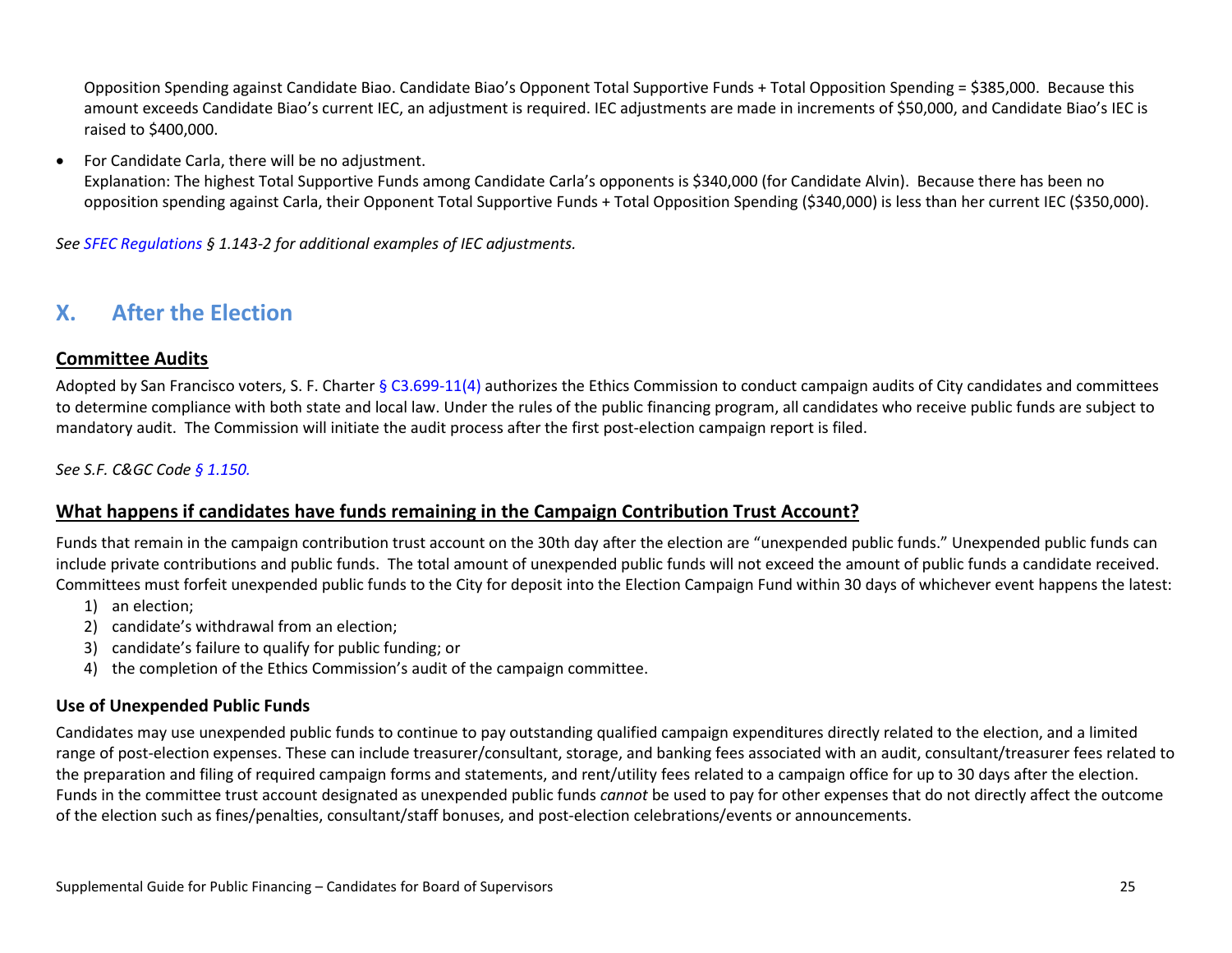The amount of funds used to pay for qualified expenditures or the limited range of allowable post-election expenses described above can be deducted from the total amount of unexpended public funds designated to be returned to the City. It is up to the committee to demonstrate through reasonable accounting methods that unexpended funds were only used to pay for qualified expenditures and that the committee returned the appropriate amount to the City.

#### <span id="page-25-0"></span>**Funds Raised After the Election**

Any funds raised between the election date and the 30<sup>th</sup> day after the election will still qualify as "unexpended public funds" if these funds remain in the committee trust account after the 30<sup>th</sup> day after the election. Funds that the committee raises more than 30 days after an election day do not constitute unexpended public funds and may be used for any lawful purpose such as settling outstanding debts from the campaign.

*See [S.F. C&GC](http://library.amlegal.com/nxt/gateway.dll/California/campaign/articleielectioncampaigns?f=templates$fn=default.htm$3.0$vid=amlegal:sanfrancisco_ca$anc=JD_Art.ICh.1) Code [§ 1.148\(c\).](http://library.amlegal.com/nxt/gateway.dll/California/campaign/articleielectioncampaigns?f=templates$fn=default.htm$3.0$vid=amlegal:sanfrancisco_ca$anc=JD_1.148)*

## Example:

A candidate received \$60,000 in public funds. On the 30<sup>th</sup> day after the election, there is \$12,000 remaining in the committee trust account, which is deemed "unexpended public funds" regardless of the source of those funds. The committee raised an additional \$5,000 more than 30 days after the election. The candidate is only required to repay \$12,000 in unexpended public funds (the balance on the 30<sup>th</sup> day).

## Example:

A candidate received \$80,000 in public funds. On the 30<sup>th</sup> day after the election, their committee had \$93,000 remaining in the trust account. A maximum of \$80,000 is deemed "unexpended public funds" because the amount of unexpended public funds cannot exceed the total amount of public funds a candidate received. The committee must repay \$80,000 (minus any qualified expenditures paid) to the Election Campaign Fund.

## <span id="page-25-1"></span>**XI. Conclusion**

As previously noted, this supplemental guide is intended to answer the most frequently asked questions about laws applicable to San Francisco candidates seeking public funding and is by necessity general. Any specific questions regarding these laws should be directed to the **[Ethics Commission](https://sfethics.org/)** at 415.252.3100, the **[California Secretary of State](http://www.sos.ca.gov/)** at 916.653.6814, the San Francisco **[Department of Elections](http://sfgov.org/elections/)** at 415.554.4375, or the **[California Fair Political Practices](http://www.fppc.ca.gov/)  [Commission](http://www.fppc.ca.gov/)** at 866.275.3772.